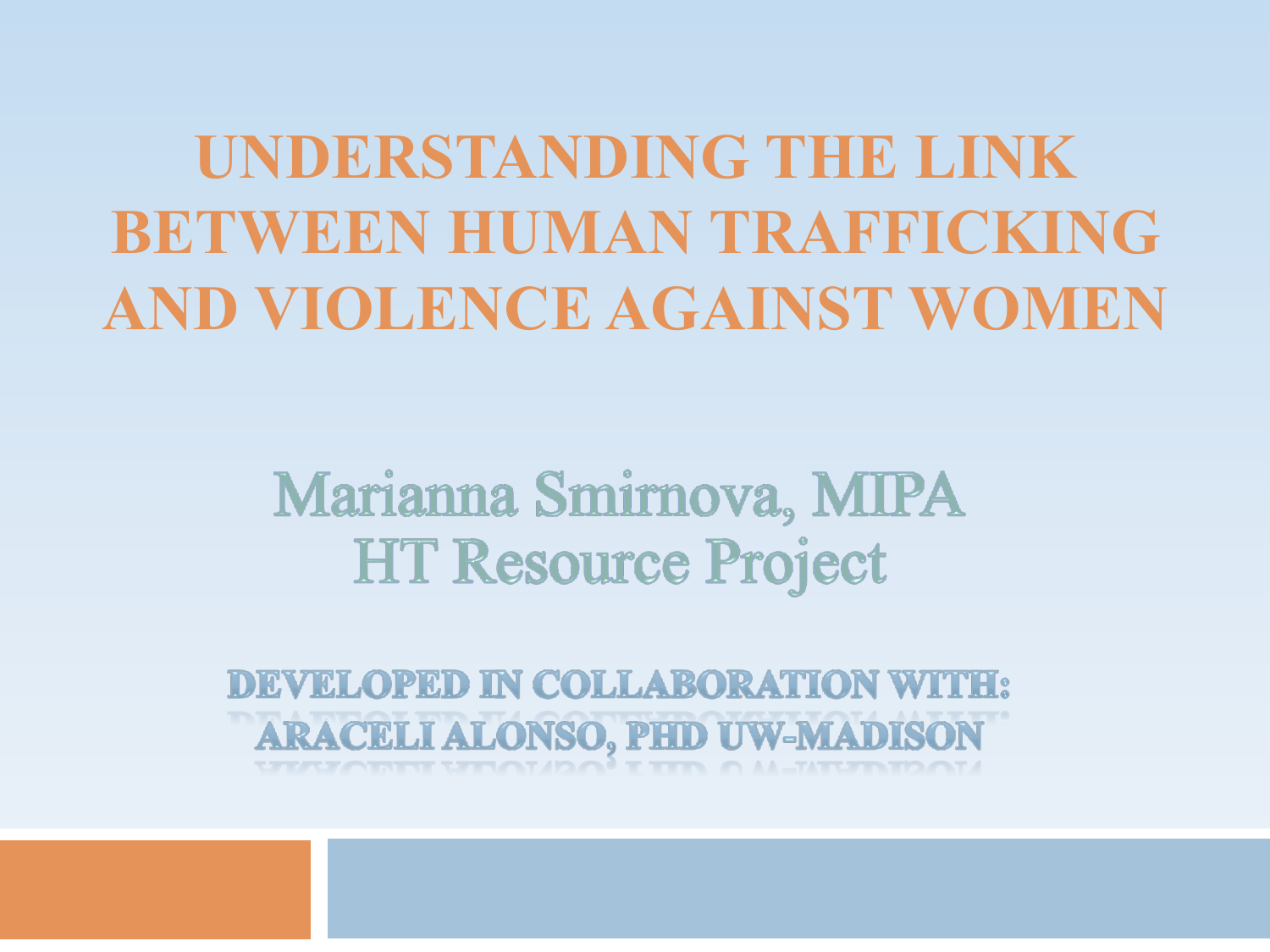# Violence Against Women

#### **Definition:**

 $\Box$ "Any act of gender-based violence that results in, or is likely to result in physical, sexual or psychological harm or suffering to women, including threats of such acts, coercion or arbitrary deprivation of liberty, whether occurring in public or in private life"

*DEVW (UN General Assembly in its resolution 48/104 of 20 December 1993)* 

#### **Accordingly, violence against women encompasses but is not limited to the following:**

(a) Physical, sexual and psychological violence occurring in the family, including battering, sexual abuse of female children in the household, dowry-related violence, marital rape, female genital mutilation and other traditional practices harmful to women, non-spousal violence and violence related to exploitation;

(b) Physical, sexual and psychological violence occurring within the general community, including rape, sexual abuse, sexual harassment and intimidation at work, in educational institutions and elsewhere, trafficking in women and forced prostitution;

(c) Physical, sexual and psychological violence perpetrated or condoned by the State, wherever it occurs.

*From the final document of the Fourth United Nations World Conference on Women, 1995 §114*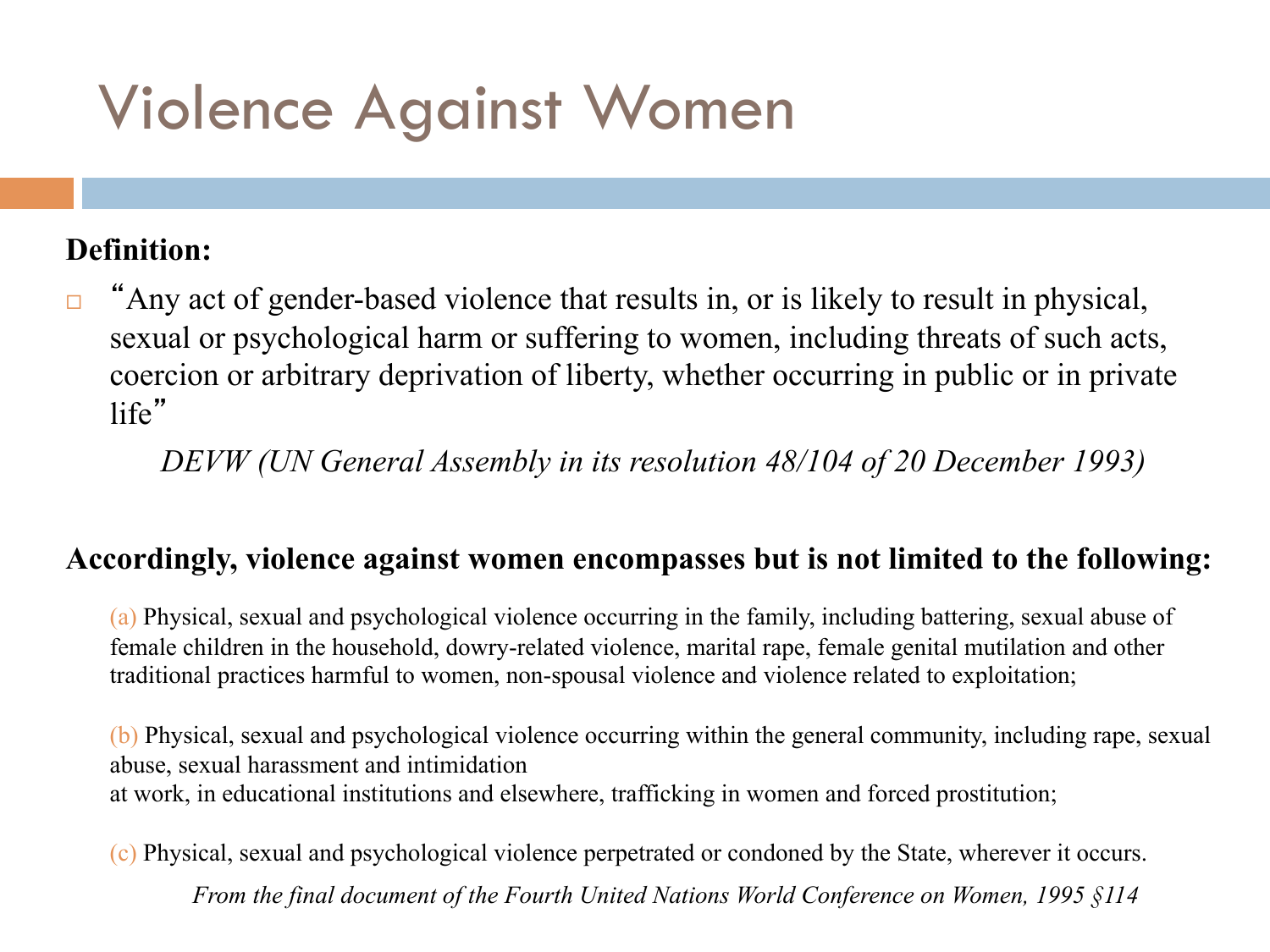# Trafficking of Women:

Based on the UN definition of Human Trafficking:

 $\Box$  "The recruitment, transportation, transfer, harboring or receipt of **women**, by means of the threat or use of force or other forms of coercion, of abduction, of fraud, of deception, of the abuse of power or of a position of vulnerability or of the giving or receiving of payments or benefits to achieve the consent of a **woman** for the purpose of exploitation."

*For the original definition see UN Trafficking Protocol, 2000*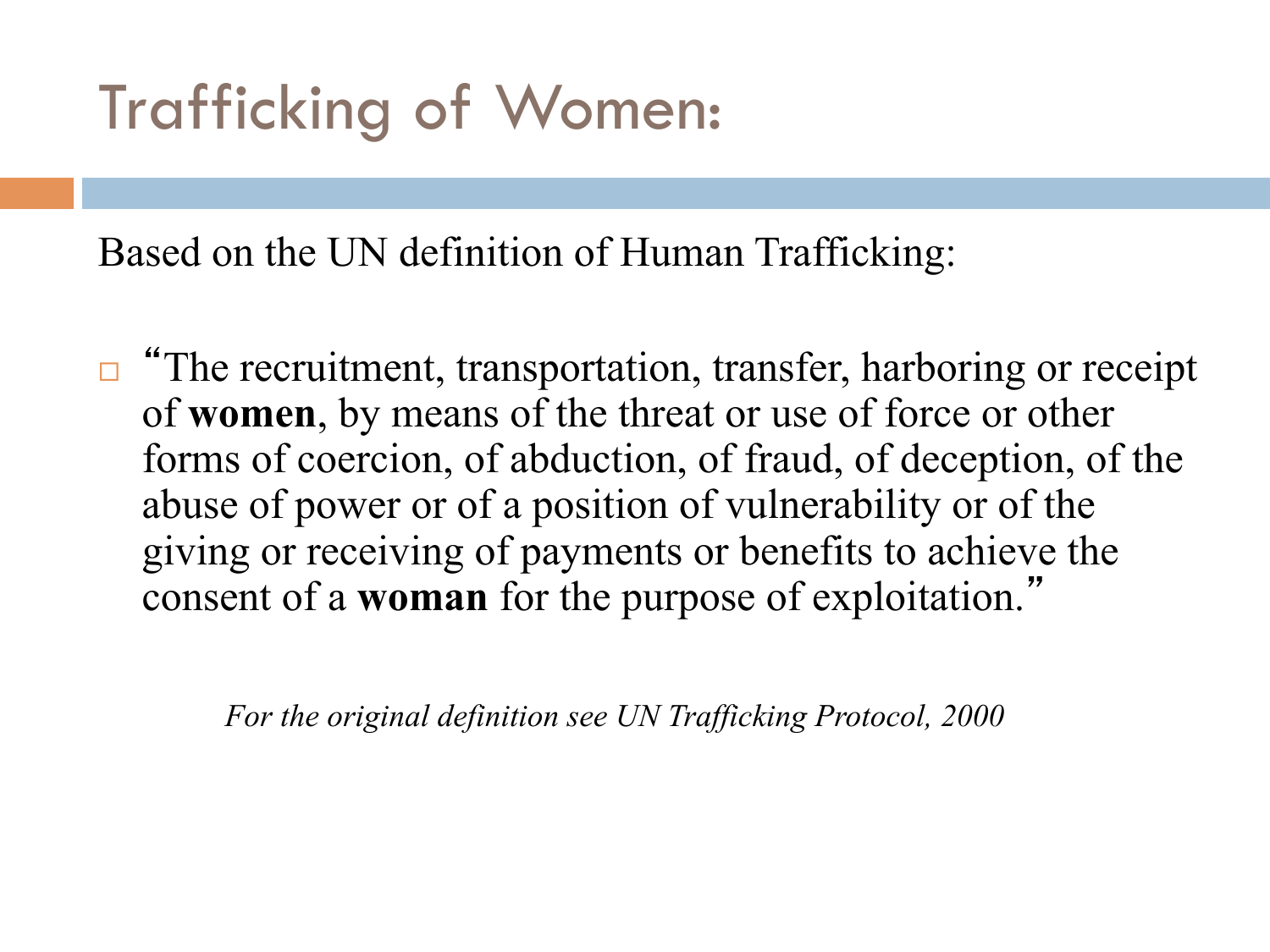#### **How are these definition connected?**

#### **What are the similarities and differences?**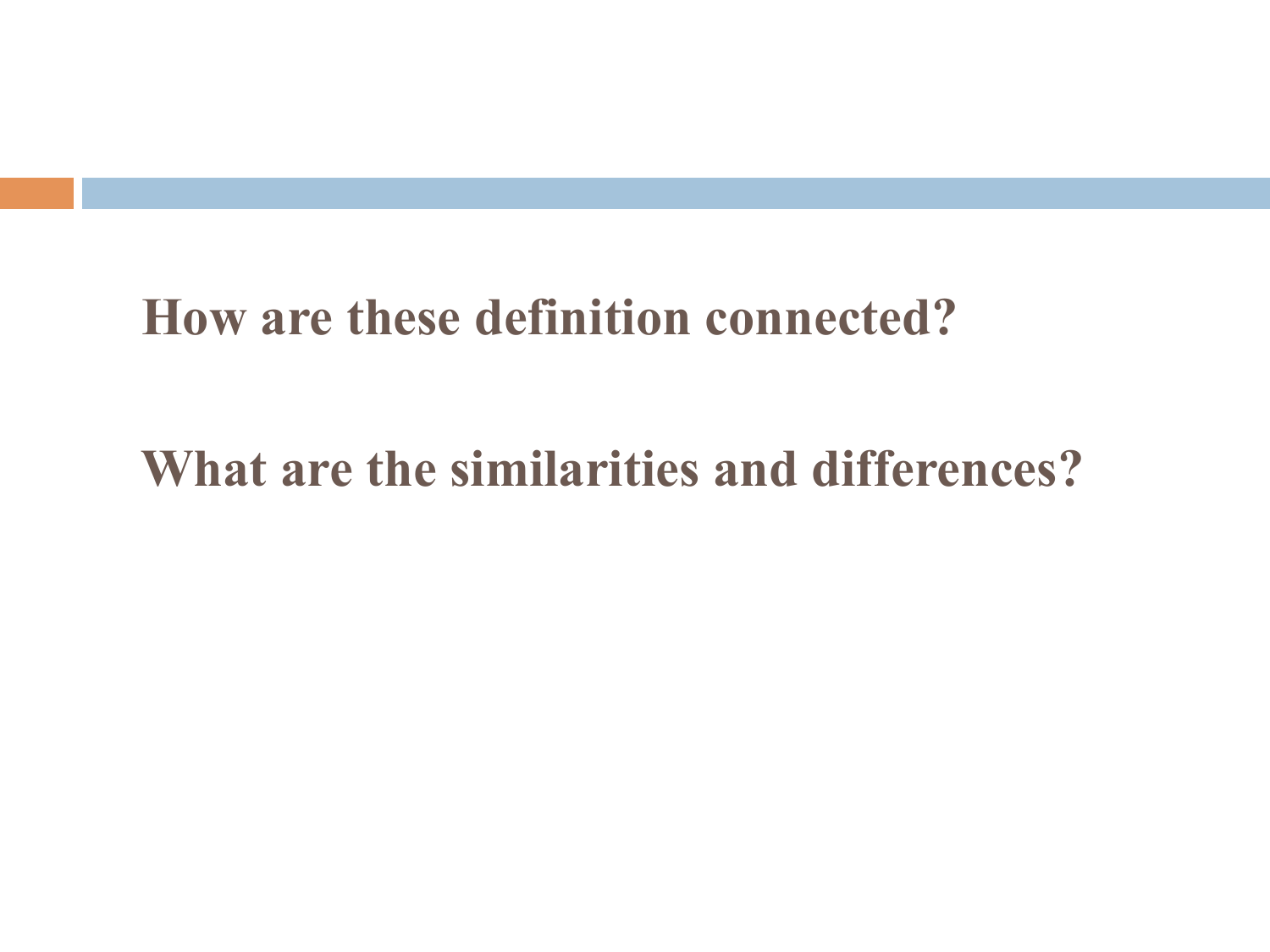# **Types of Violence Against Women**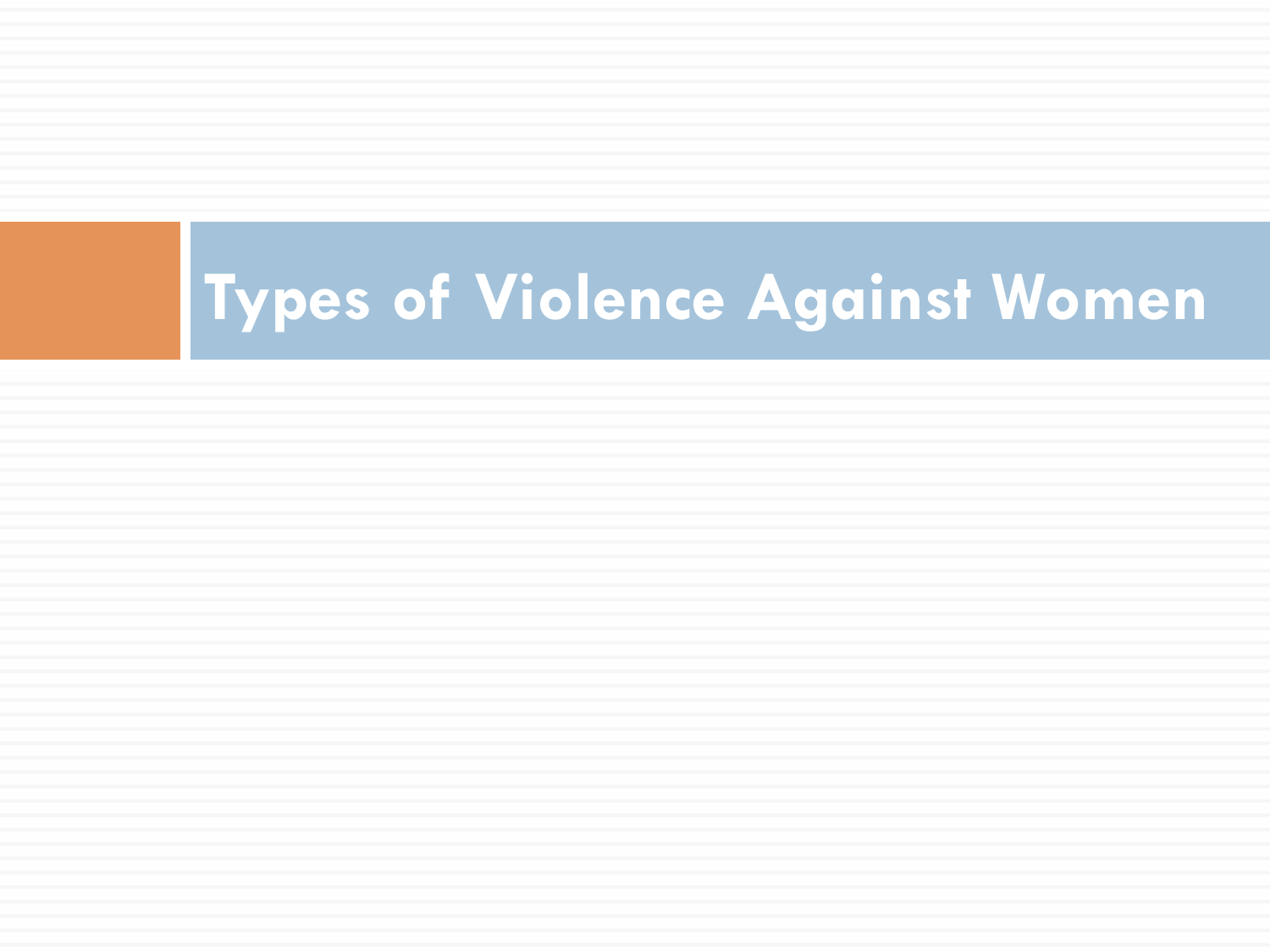#### Violence Against Women Act (VAWA) In addressing the subject of sexual assault, domestic violence, and other criminal and unlawful acts that particularly affect women

 ʻʻ(2) **CHILD ABUSE AND NEGLECT**.—any recent act or failure to  $\Box$  act on the part of a parent or caregiver with intent to cause death,  $\Box$  serious physical or emotional harm, sexual abuse, or exploitation, or an act or failure to act which presents an imminent risk of □ serious harm.

 ʻʻ(6) **DOMESTIC VIOLENCE**.— includes felony or misdemeanor  $\Box$  crimes of violence committed by a current or former spouse of the  $\Box$  victim, by a person with whom the victim shares a child in common,  $\Box$  by a person who is cohabitating with or has cohabitated with the  $\Box$  victim as a spouse, by a person similarly situated to a spouse of  $\Box$  the victim under the domestic or family violence laws of the  $\Box$  jurisdiction receiving grant monies, or by any other person against  $\Box$  an adult or youth victim who is protected from that person's acts  $\Box$  under the domestic or family violence laws of the jurisdiction. ʻʻ(8) **DATING VIOLENCE**.—violence committed by a person—  $\Box$  <sup>'</sup>(A) who is or has been in a social relationship of  $\Box$  a romantic or intimate nature with the victim; and  $\Box$  <sup>'</sup><sup>'</sup>(B) where the existence of such a relationship shall  $\Box$  be determined based on a consideration of the following factors:  $\Box$  <sup>''</sup>(i) The length of the relationship. ʻʻ(ii) The type of relationship.  $\Box$  <sup>'</sup>'(iii) The frequency of interaction between the persons

**involved in the relationship.** 

- ʻʻ(4) **CHILD MALTREATMENT**.—physical or psychological abuse
- $\Box$  or neglect of a child or youth, including sexual assault and abuse.
- ʻʻ(9) **ELDER ABUSE**.—any action against a person who is 50 years
- $\Box$  of age or older that constitutes the willful—
- $\Box$  <sup>'</sup><sup>(</sup>(A) infliction of injury, unreasonable confinement,
- $\Box$  intimidation, or cruel punishment with resulting physical
- harm, pain, or mental anguish; or
- $\Box$  <sup>'</sup><sup>'</sup>(B) deprivation by a person, including a caregiver,
- $\Box$  of goods or services with intent to cause physical harm,
- **E** Mental anguish, or mental illness
- ʻʻ(23) **SEXUAL ASSAULT**.—The term ʻsexual assault' means
- □ any conduct prescribed by chapter 109A of title 18, United
- □ States Code, whether or not the conduct occurs in the special
- maritime and territorial jurisdiction of the United States or
- $\Box$  in a Federal prison and includes both assaults committed by
- $\Box$  offenders who are strangers to the victim and assaults committed
- $\Box$  by offenders who are known or related by blood or
- **n** marriage to the victim.
- ʻʻ(24) **STALKING**.—engaging in a course of conduct directed at a
- specific person that would cause a reasonable person to—
- ʻʻ(A) fear for his or her safety or the safety of others; or
- ʻʻ(B) suffer substantial emotional distress.
	- *VAWA 2005 Reauthorization. SEC. 40002. Definitions and Grant Provisions*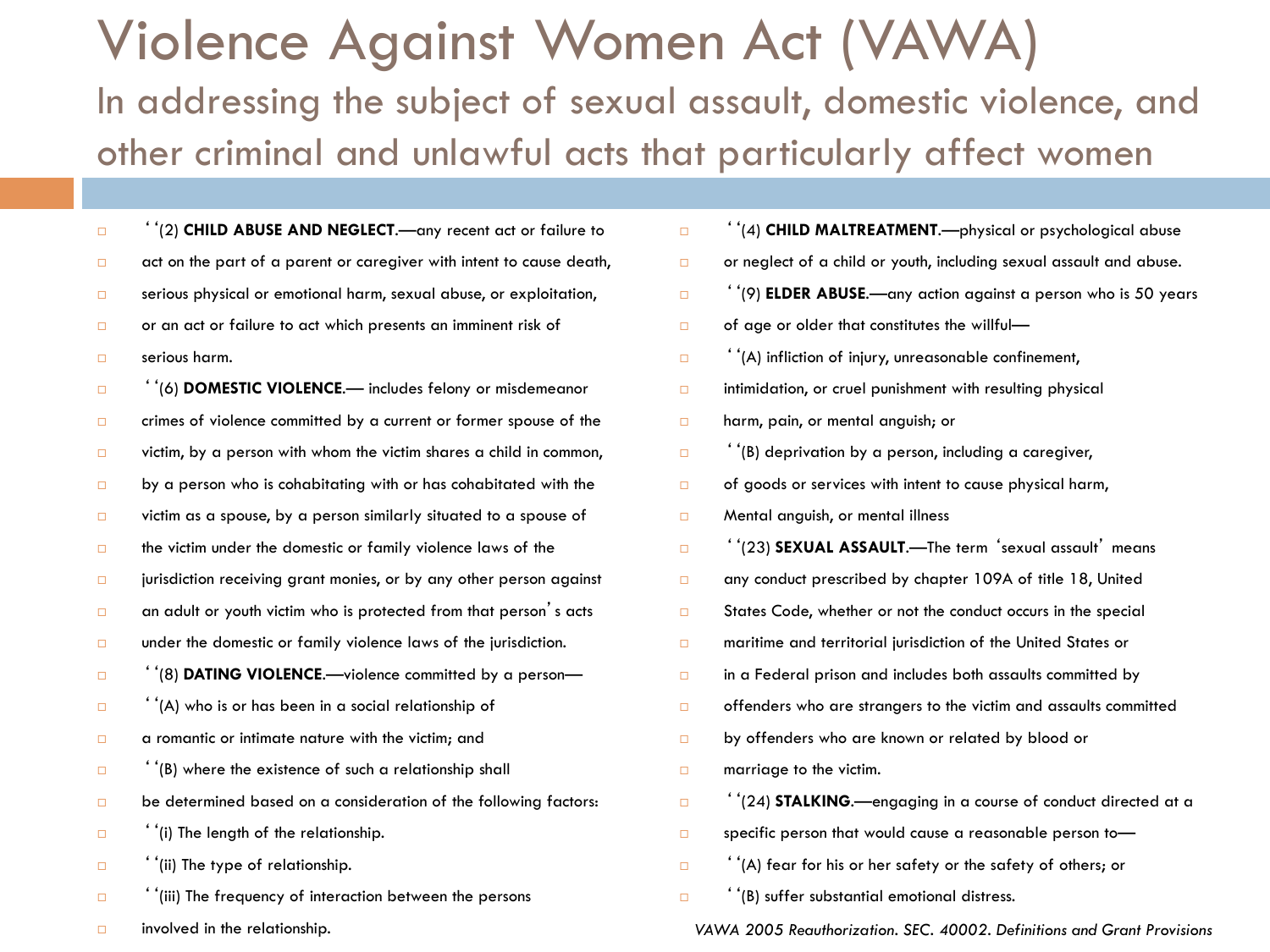# Human Trafficking Presence in VAWA

□ Violent Crime Control and Law Enforcement Act of 1994 (VAWA)

------N/A-------

- □ <u>Victims of Trafficking and Violence Protection Act of 2000 TVPA</u> (VAWA 2000)
	- **Provisions for VAWA and Trafficking bundled in the same bill:** 
		- **DIVISION A TRAFFICKING VICTIMS PROTECTION ACT OF 2000**
		- **DIVISION B VIOLENCE AGAINST WOMEN ACT OF 2000**
- D Violence Against Women and Department of Justice Reauthorization Act of 2005 (VAWA 2005)
	- **<u>F</u>** Duration of **T VISA**
	- **STATUTE OF LIMITATION** for Human Trafficking-Related Offences

Q: Should Trafficking be added as a crime to VAWA?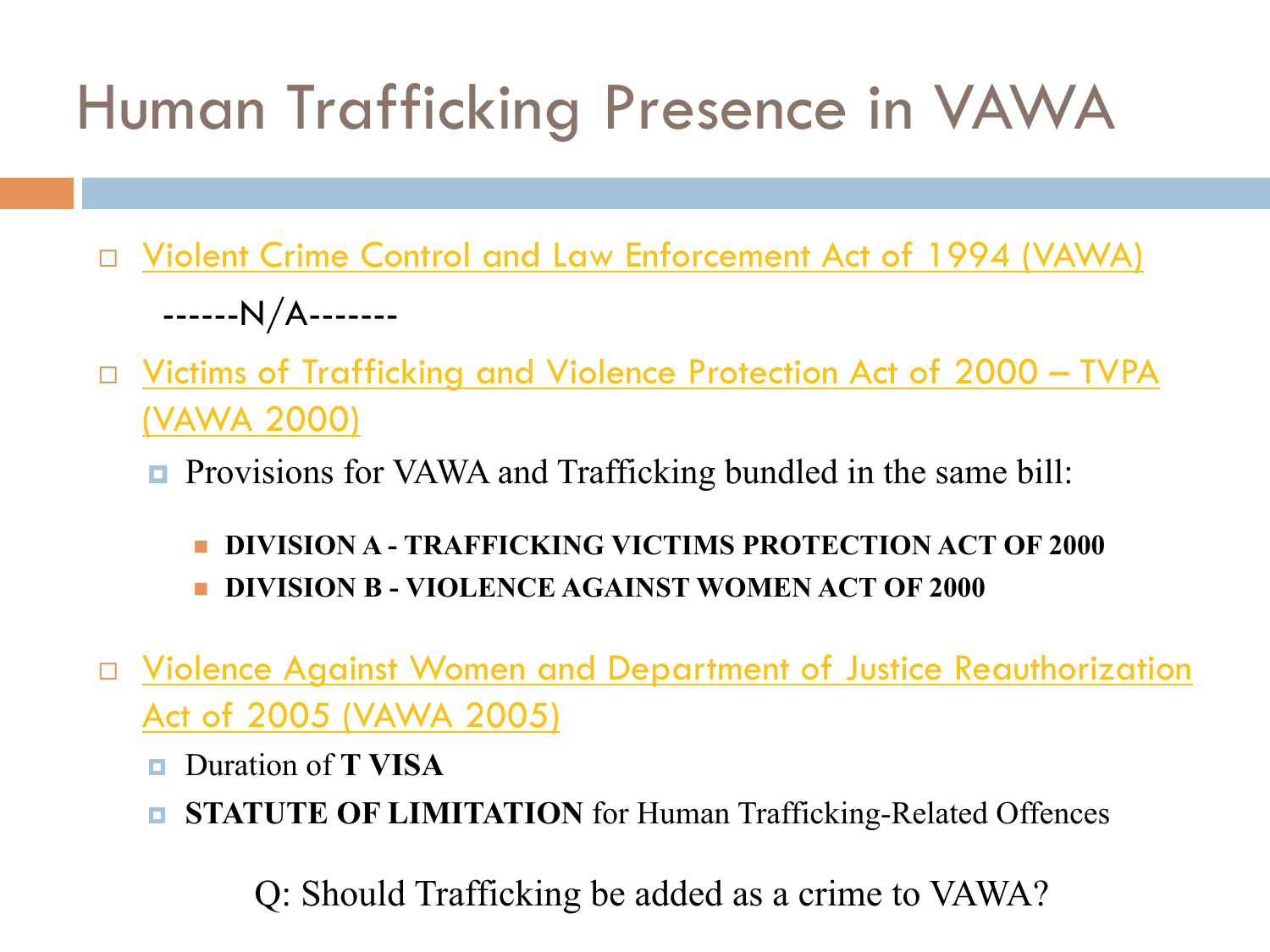# Federal Funding for TVPA & VAWA

- $\Box$  OVW funded few anti-trafficking projects, mostly for national TA to SA & DV groups (Family Violence Prevention Fund)
- $\Box$  OJP has received the majority of appropriations for Human Trafficking
	- $\Box$  OVC victims services
	- $\Box$  BJA law enforcement taskforces
- **□ DHHS office of Refugee Resettlement**  $\blacksquare$  Rescue and Restore – public awareness ■ USCCB – per capita reimbursement contracts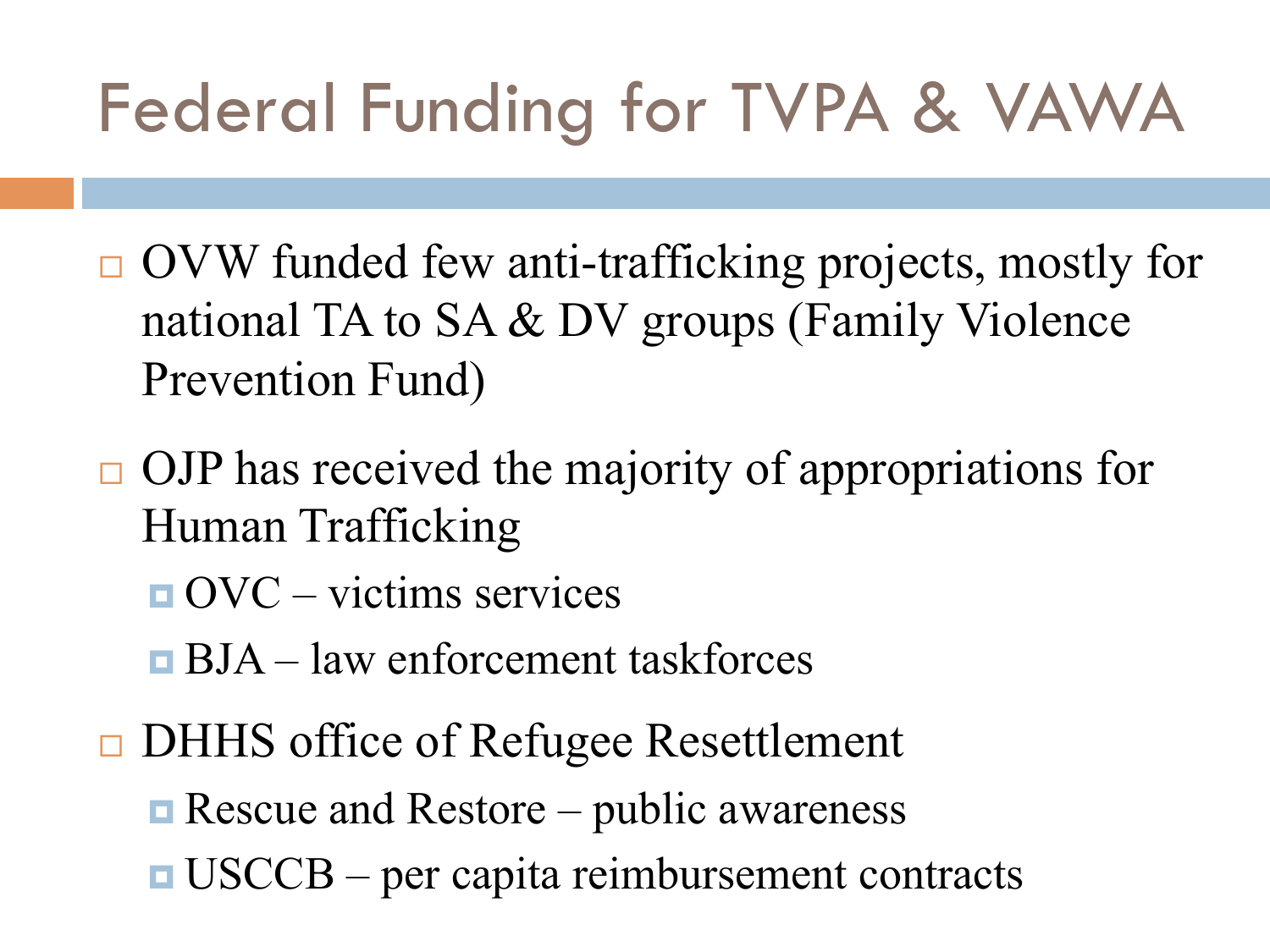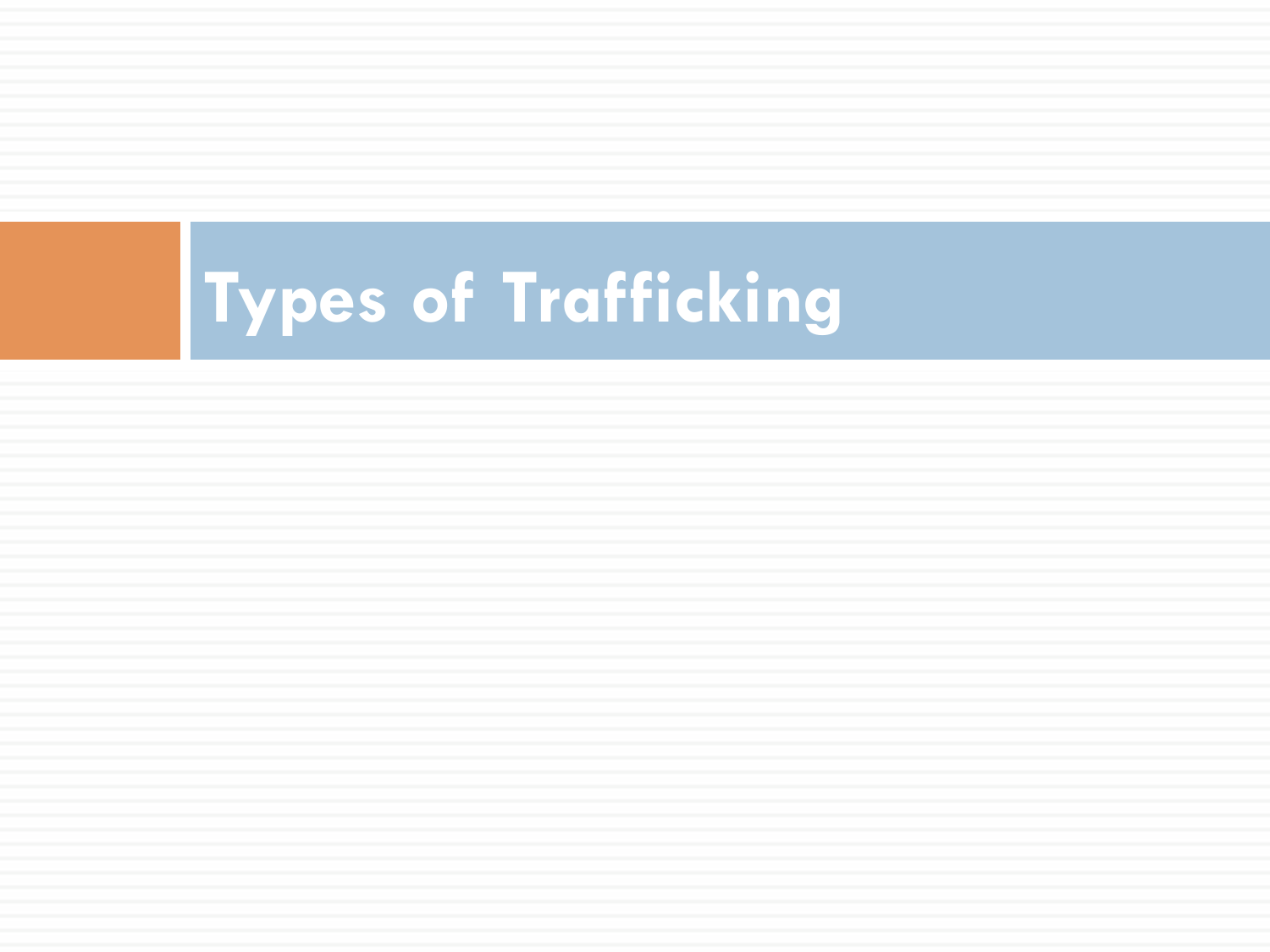# Trafficking for the Purpose of:

#### Sex

■ Sex trafficking in which a commercial sex act induced by force, fraud, or coercion, or in which the person induced to perform such an act has not attained 18 years of age.

### Labor

**The recruitment, harboring, transportation, provision, or** obtaining of a person for labor or services, through the use of force, fraud or coercion for the purpose of subjection to involuntary servitude peonage, debt bondage or slavery.

*US Federal Trafficking Victims Protection Act, 2000*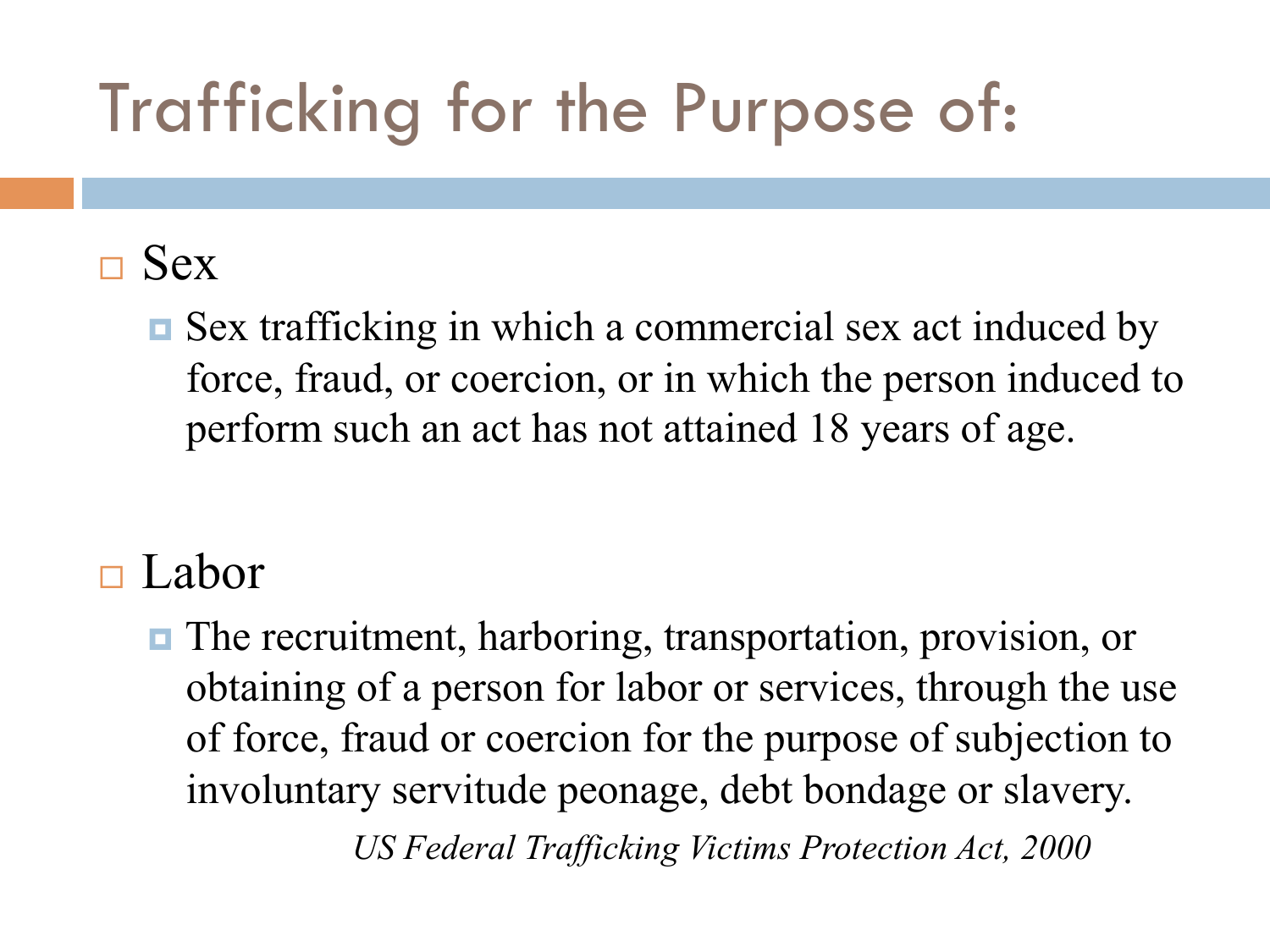# Sex Trafficking

"Sex Trafficking" means the recruitment harboring, transportation, provision, or obtaining of a person for the purpose of a commercial sex act.

*US Federal Trafficking Victims Protection Act, 2000* 

**Sex trafficking is complex for the same reasons than human trafficking, but also because it is one type of** "**sexual slavery**"

Other types:

- single-owner sexual slavery
- $\Box$  ritual slavery
- $\Box$  slavery for primarily non-sexual purposes where sex is common or permissible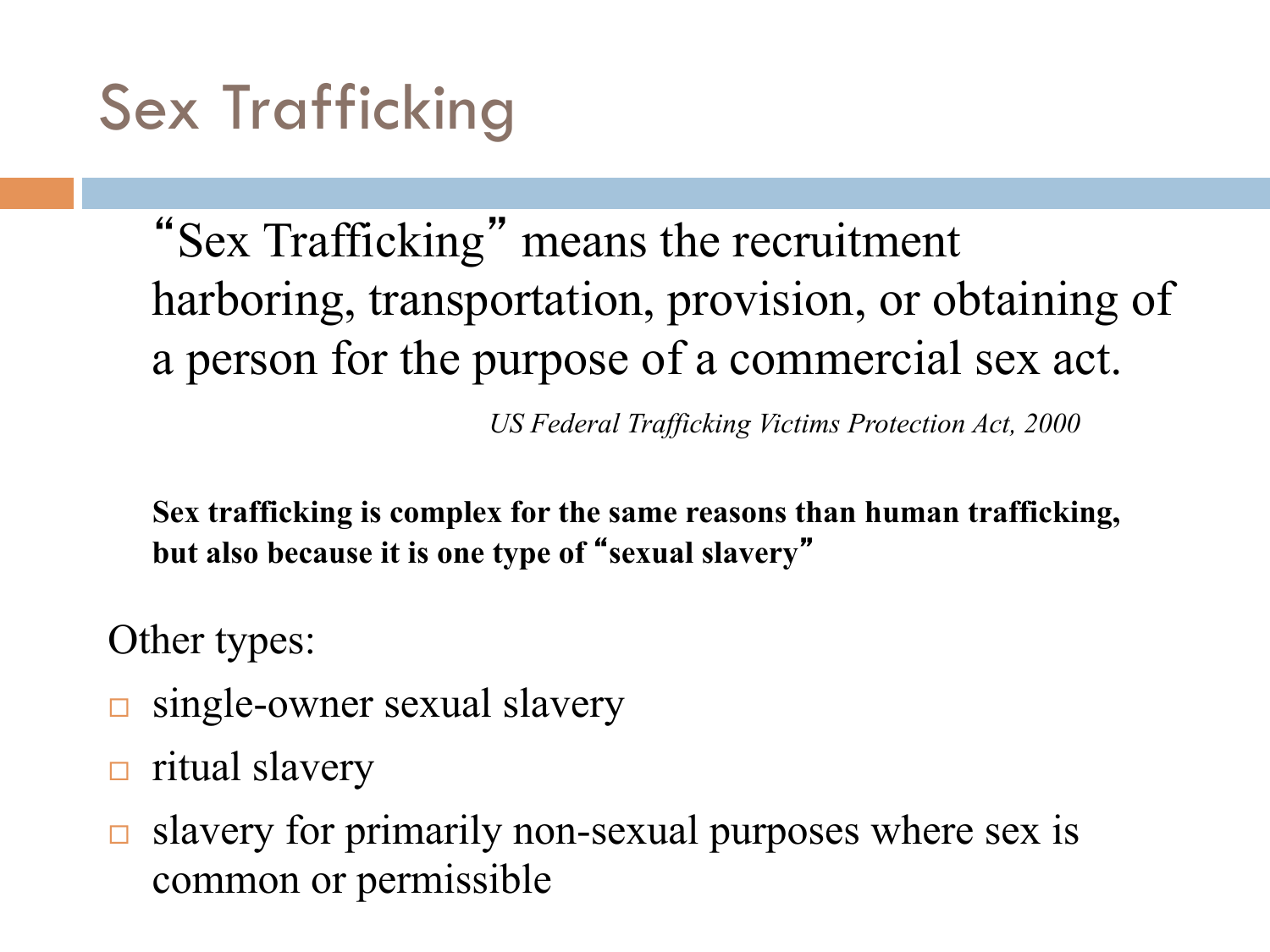Effective analytical and action framework must address the interconnection of **SEX TRAFFICKING** & **SEXUAL SLAVERY** and**:**

- 1. Labor migration and globalization
	- **E** "Feminization of poverty"
- 2. Structures of inequality and oppression
- 3. Patriarchal structures of power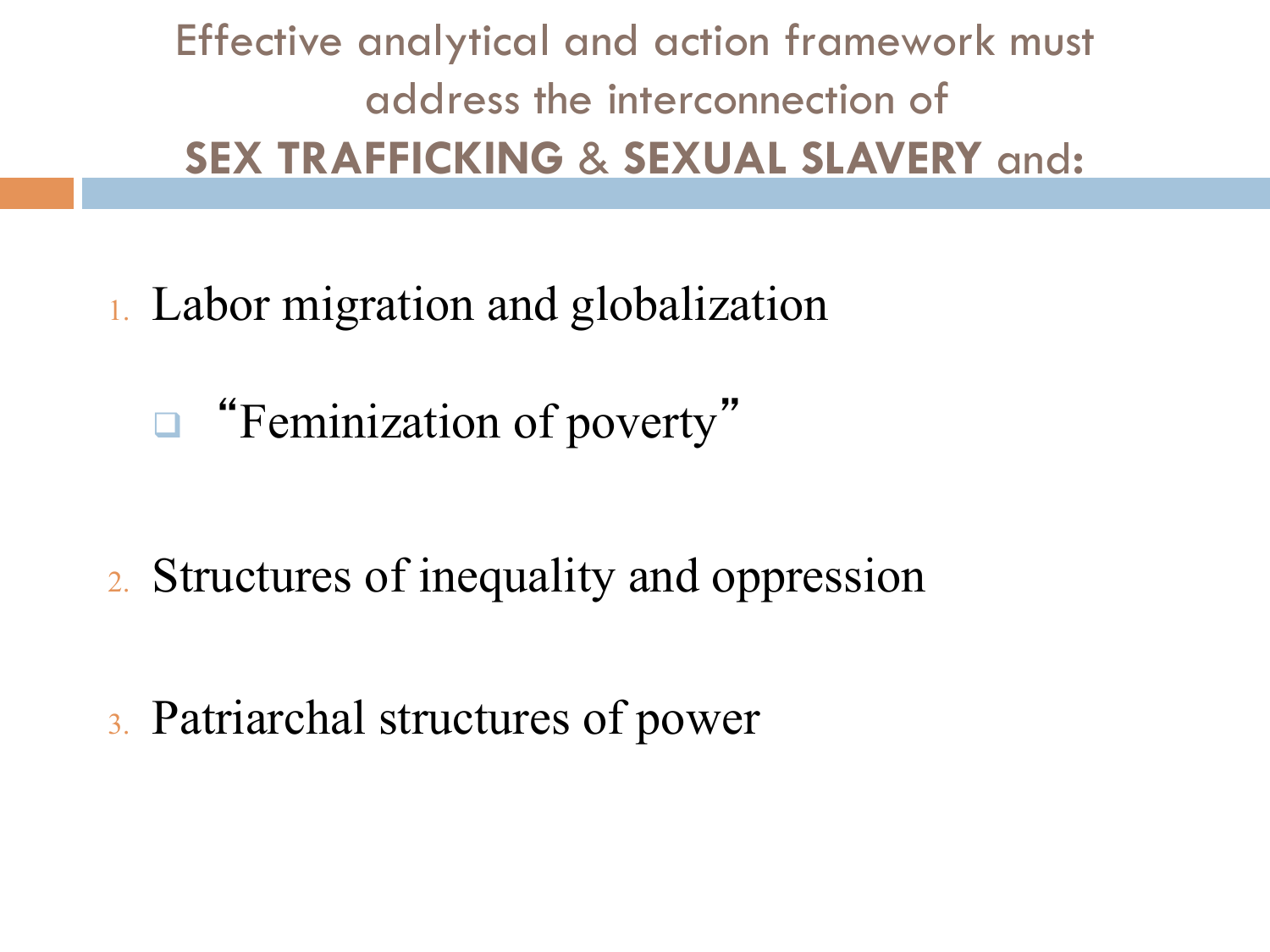### **1. Labor migration** and **globalization:**

- **Labor migration**: movement of people from poverty, conflict zones, crisis situations, as immigrants, refugees, internally displaced persons.
- **Globalization**: global market that creates a growing demand for cheap, low-skilled labor in both developed and developing countries (agriculture, food processing, construction, domestic service, labor-intensive manufacturing, sex work.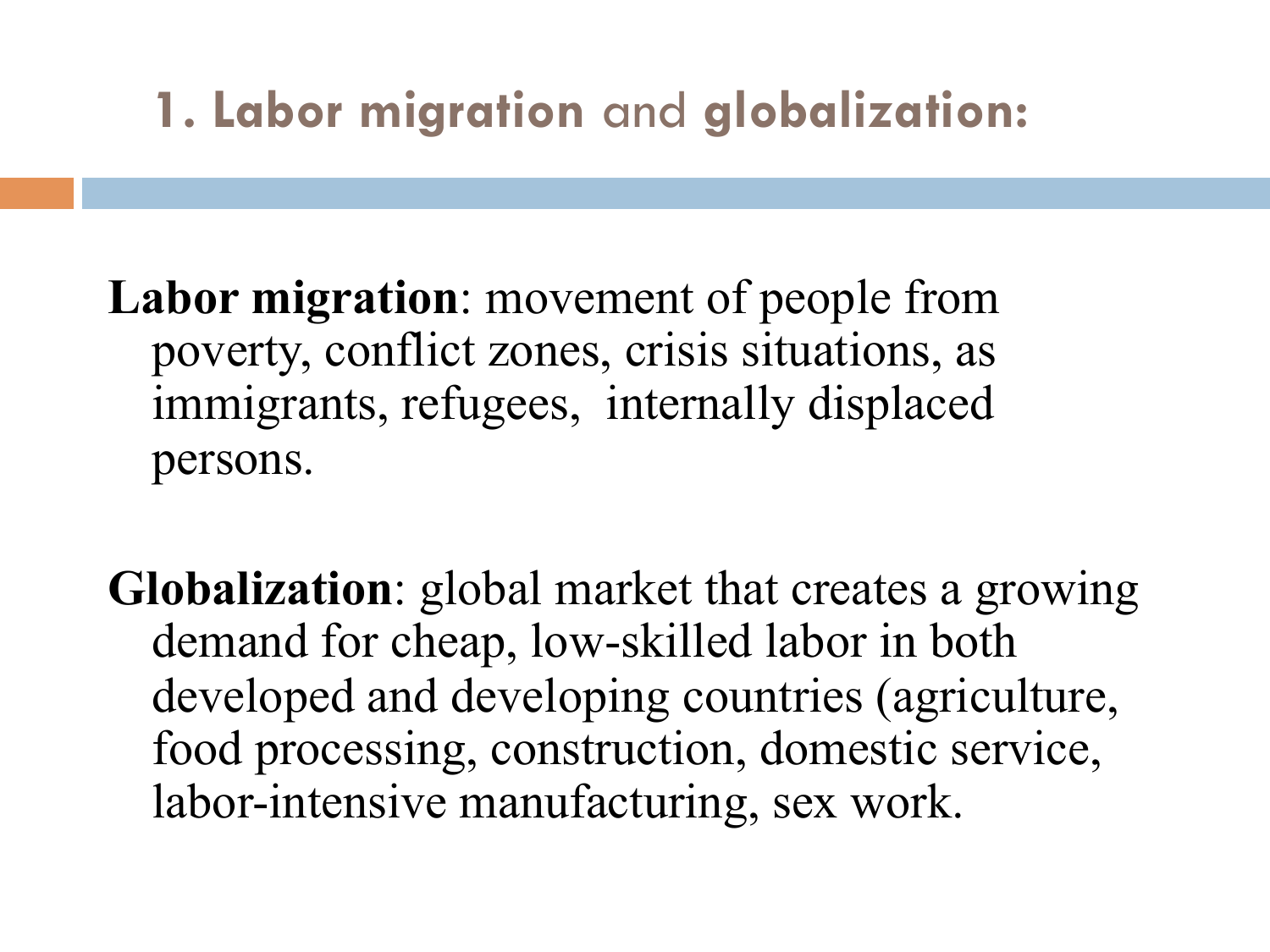### **2. Structures of inequality** and **oppression:**

- Based on:
- $\Box$  gender
- age
- $\Box$  race and ethnicity
- poverty
- $\Box$  deception

that affect every level of society: family, community, country…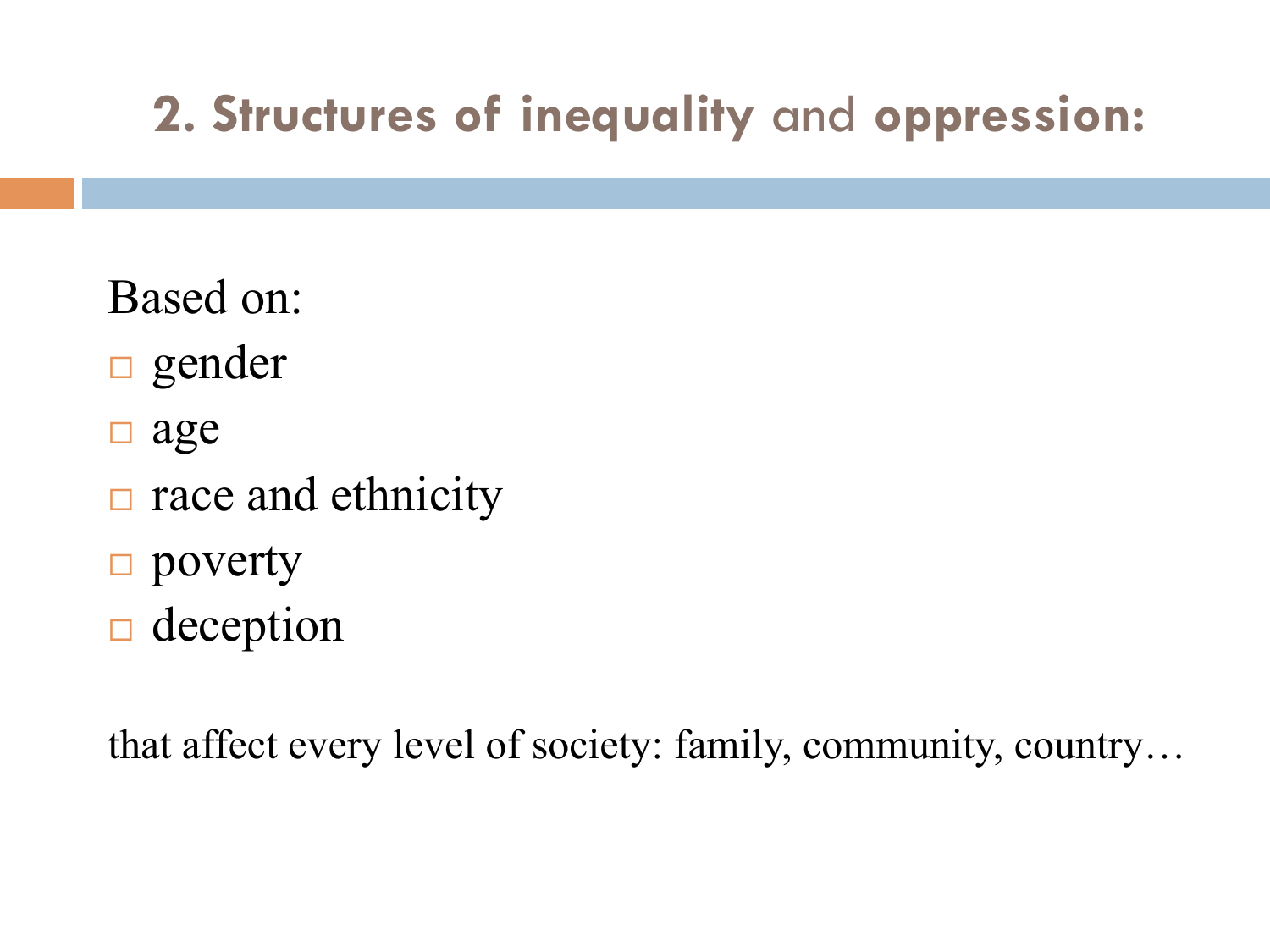### **3. Patriarchal Structures of Power:**

The work of women in the global economy, and in an unequal world, is a reflection of traditional gender roles.

Capital Patriarchy:

- maids
- nannies
- home health care workers
- $\Box$  low paid manufacturers
- $\Box$  domestic workers
- mail order brides
- $\square$  sex workers

Informal Economy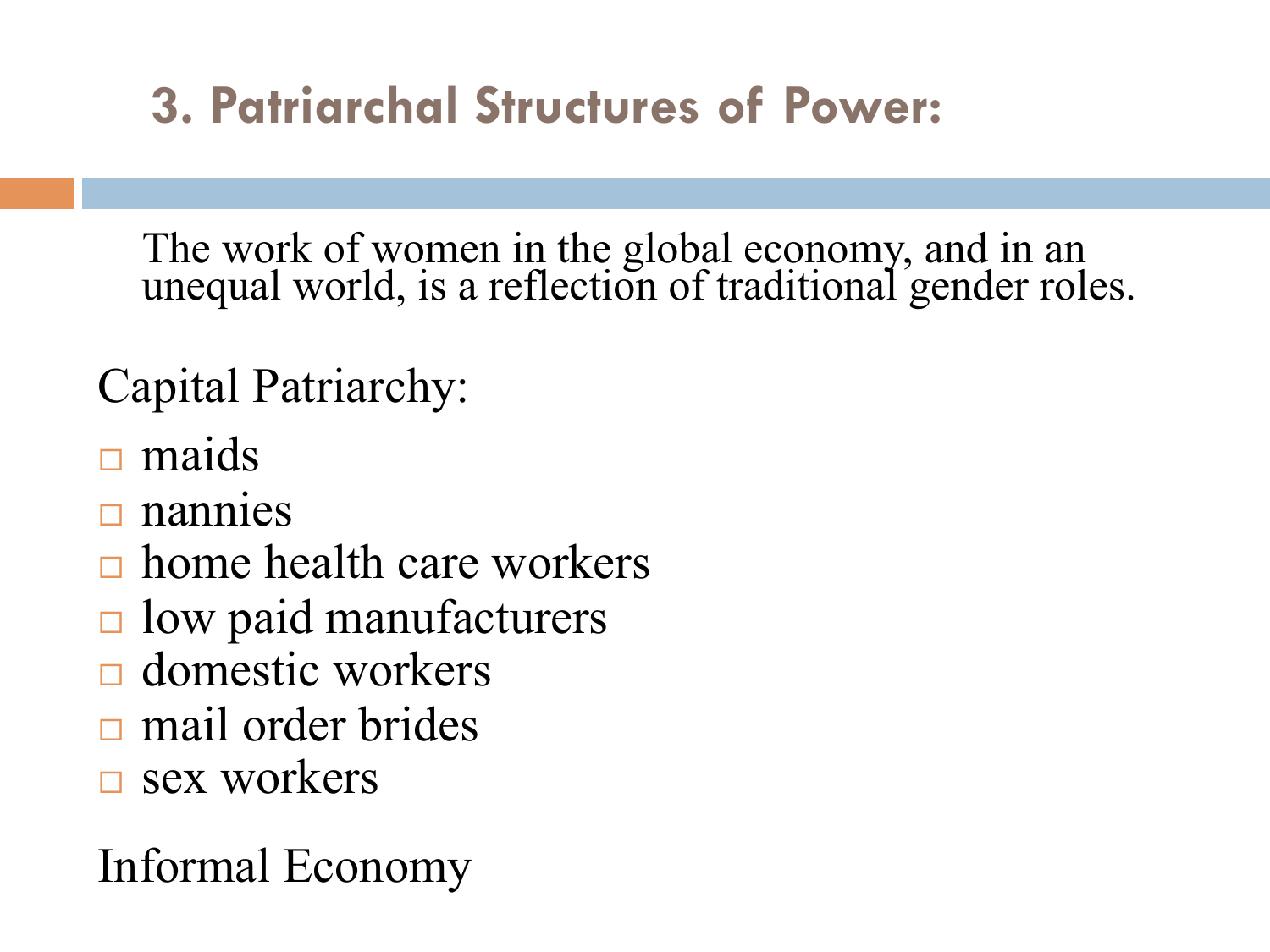According to Allan Johnson:

"A society is patriarchal to the degree that it promotes male privilege by being *male dominated*, *male identified*, and *male centered*. It is also organized around an obsession with **control and power**, and it involves as one of its key aspects the **oppression of women**.

In a patriarchy, all people males and females, participate."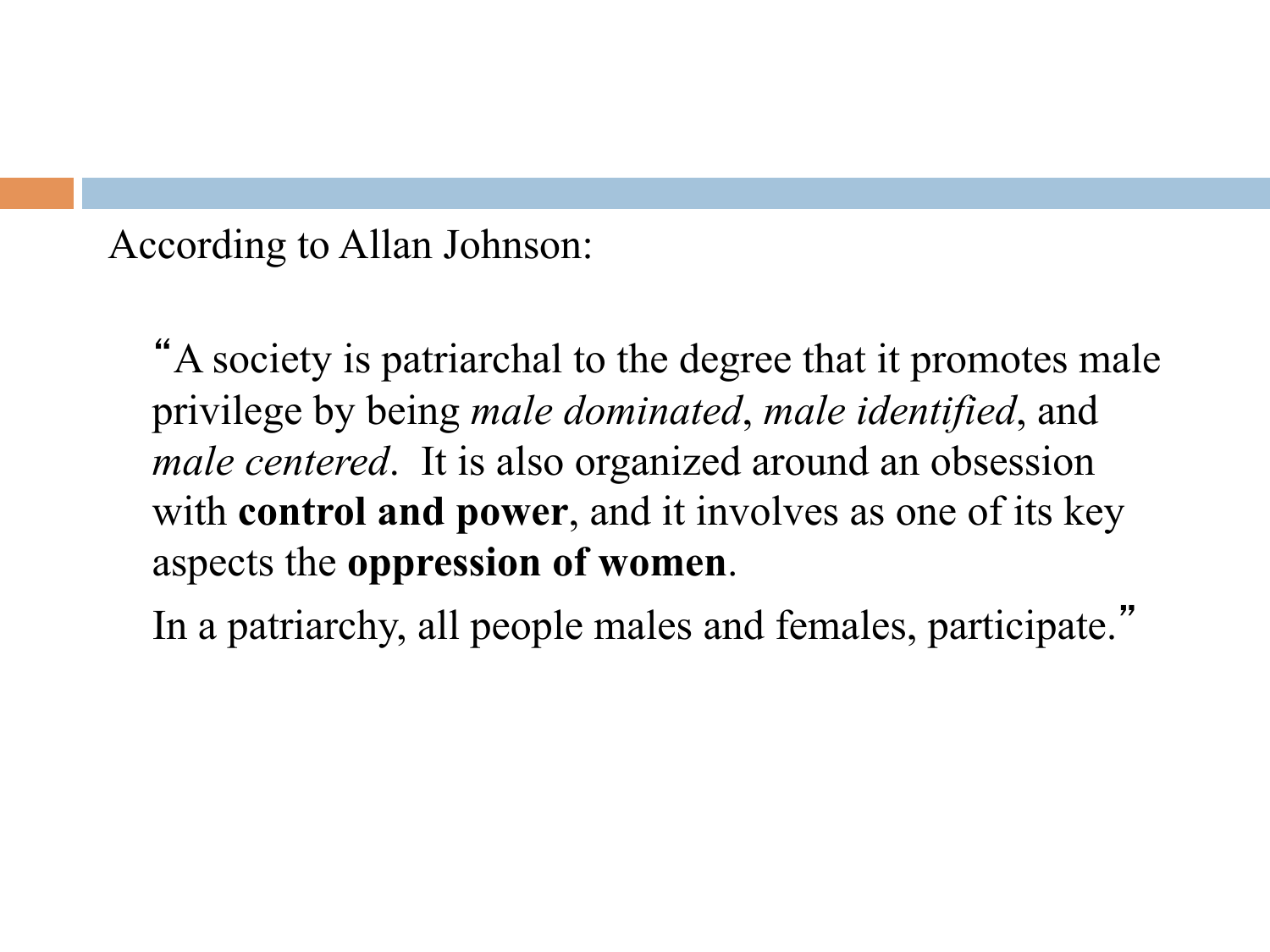### **The consequences of Patriarchy are manifested in social problems such as:**

Domestic violence, sexual violence, commercial sexual exploitation… TRAFFICKING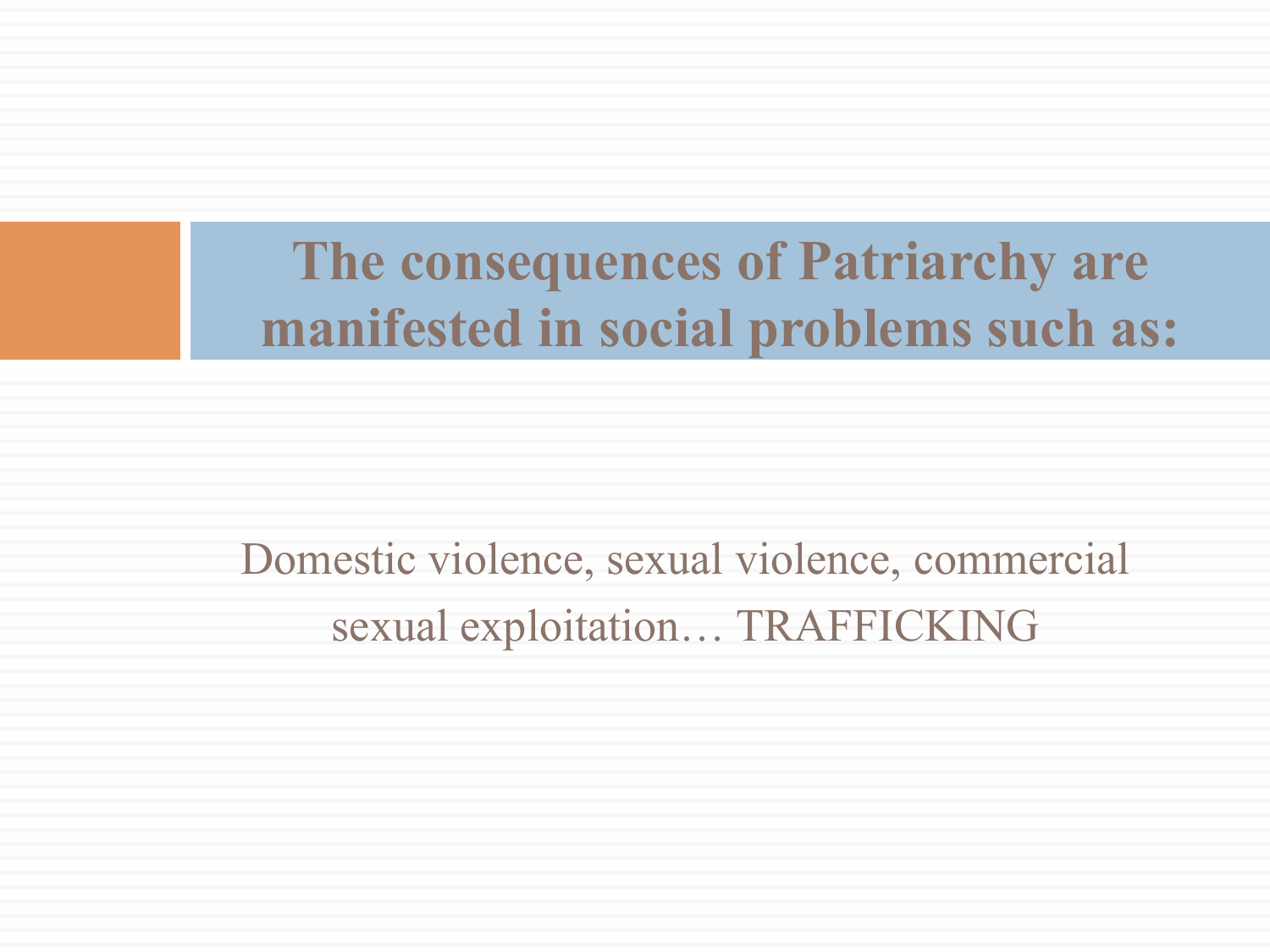### Similarities b/w Violence Against Women & Trafficking

#### **Both exist as part of a patriarchal system of power and control in which:**

- **□** Women and girls experience gendered violence
- The norm is the subordination of women
- □ Women are dehumanized and objectified
- $\Box$  Women are perceived as commodities
- $\Box$  Sexual violence is used as primary tool of power and control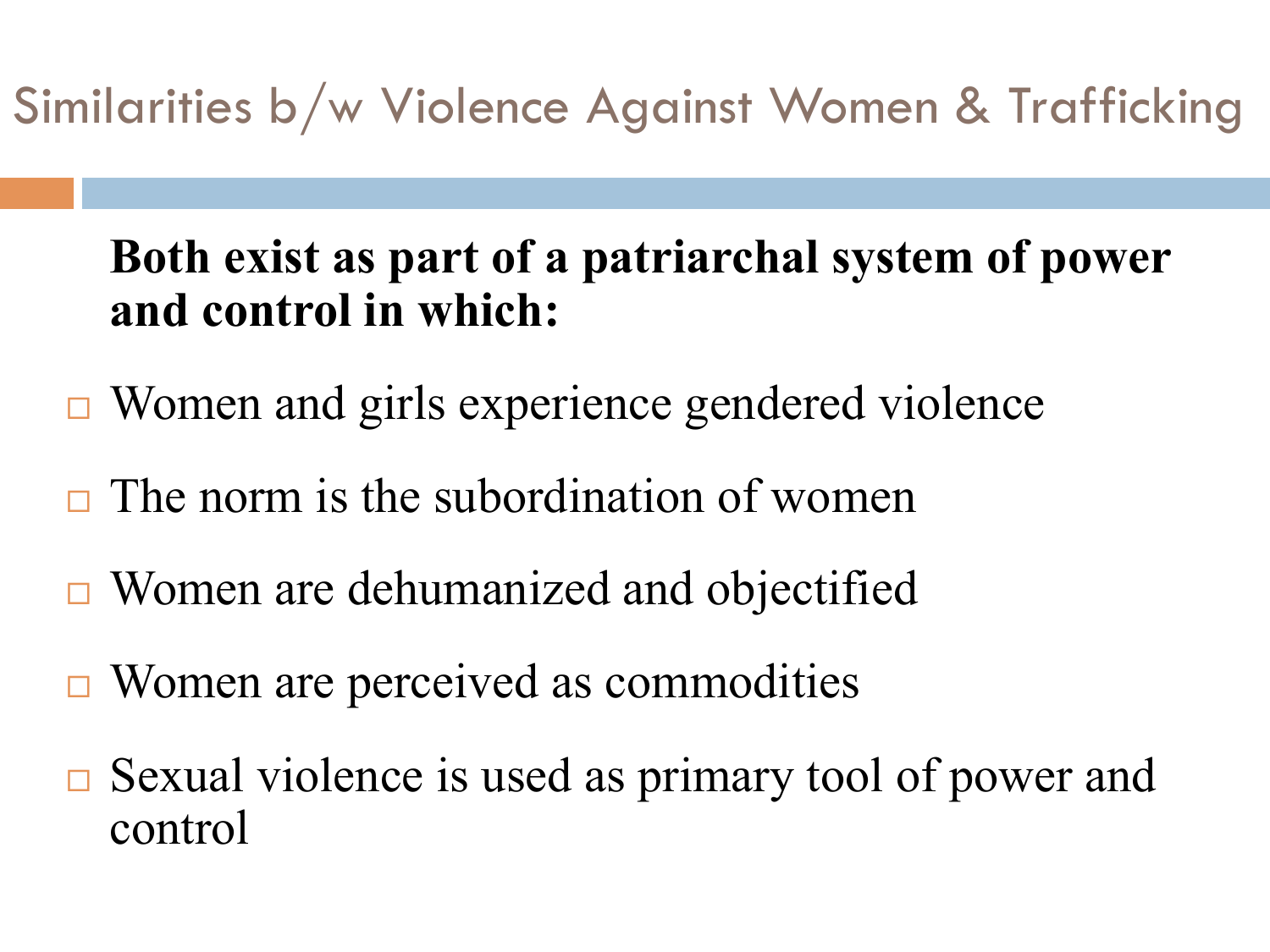### Similarities 2

- $\Box$  Gender becomes sexualized, especially under heterosexuality, creating gender inequality
- $\Box$  A sexual hierarchy exists
- $\Box$  The use of women within the sex trade is the eroticization of power and control
- $\Box$  Violence against women is fundamental to the construction of masculinity as is trafficking
- $\Box$  Each structure and institution along this continuum of violence exacerbates the exploitation of women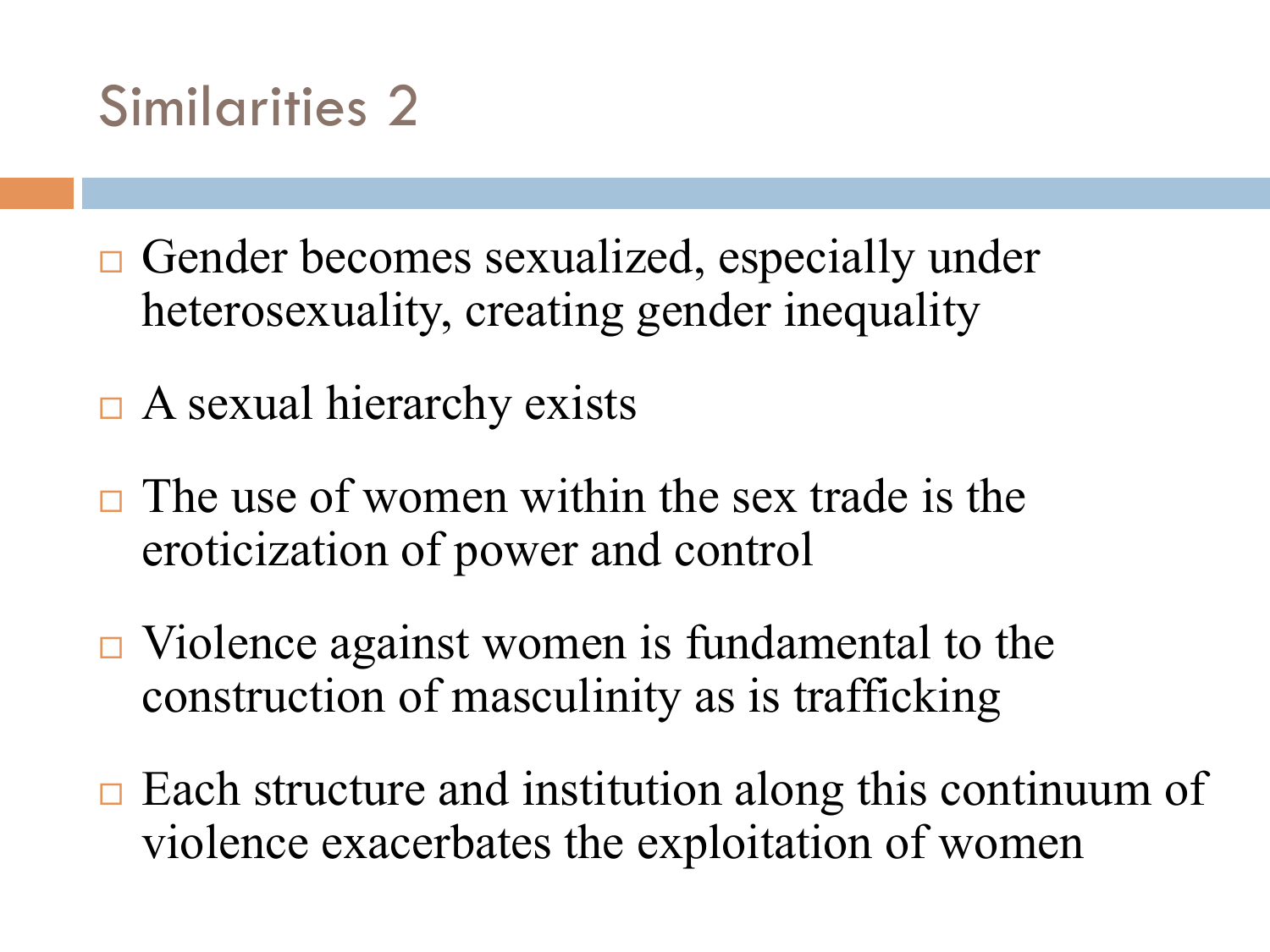### Similarities 3

- $\Box$  This violence is manifested through battery, rape, sexual coercion, sexual objectification, and prostitution.
- $\Box$  The actions of traffickers reflect how women are viewed in general, as different, less than human and deserving of treatment which highlights their subordinate position.
- $\Box$  Human trafficking and other types of violence against women are violations of Human Rights and Women's Security.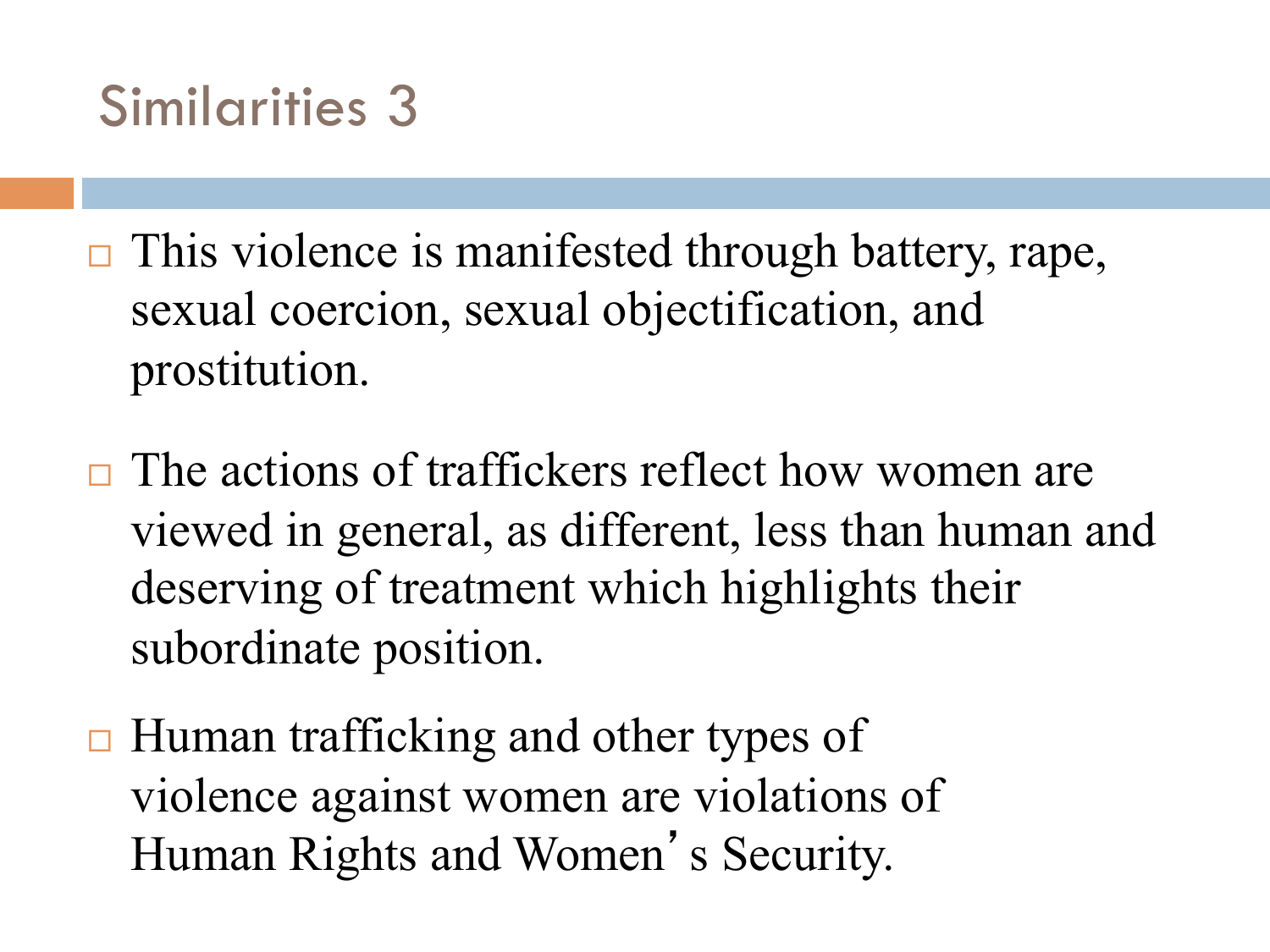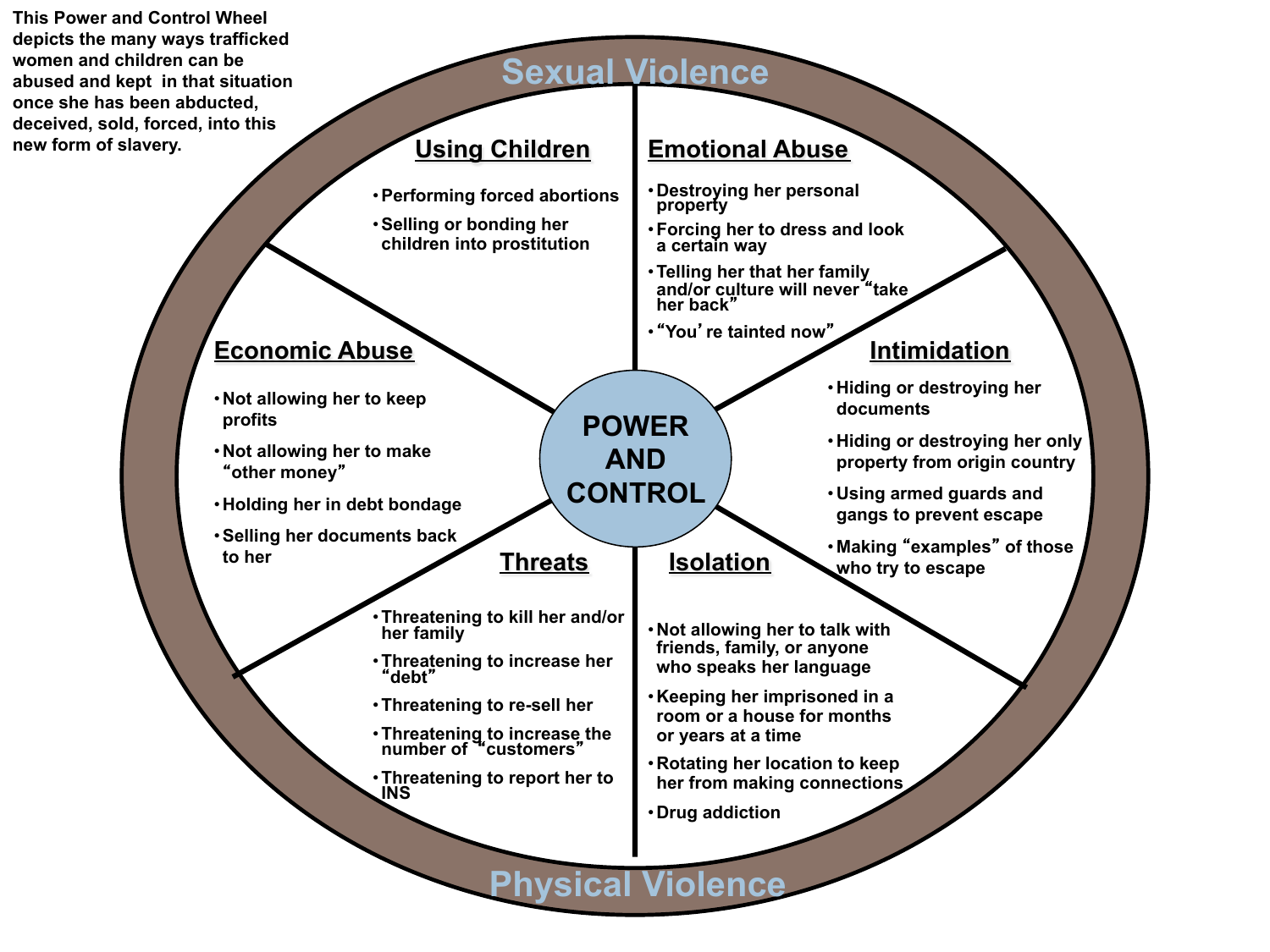**This Power and Control Wheel depicts some of the many ways individuals can be coerced, tricked, and deceived into trafficking situation.** 

#### **Poverty**

**POWER** 

**AND** 

**CONTROL** 

#### **Using Children**

•**Offering to** "**ease**" **the family**'**s burden by taking the kids** 

- •**Offering to buy the kids**
- **Kidnapping children**

#### **Exploiting the Feminization of**

#### **Poverty**

- •**Playing off of woman**'**s poverty, and the poverty of her family**
- •**Promising high paying jobs elsewhere**
- •**Fear of starving to death if she doesn**'**t leave for work**
- •**Focusing on the hunger/ poverty of family situation as incentive to leave**

#### **Using Deception**

•**Telling her there is a job in US as waitress, nanny, dancer, etc.** 

•**Telling child**'**s parents they know someone who can provide better life for them** 

#### **Minimizing, Denying**

#### **Blaming**

- •**Telling victim if it wasn**'**t for her, family wouldn**'**t be so poor**
- •**Telling her she has nothing to fear, and she can come home when she wants**

#### **Male Privilege**

#### **and Crime**

- •**Organized crime; connections with gangs**
- **Connections to strip clubs, pimps, and brothels**
- •**Offering to** "**Big Brother** " **her and find her a job** 
	- •**Husband o f** "**mail order bride**" **pimping her once she arrives**

• **Making a person feel like they are a drain/burden on family financially** 

**Emotional Coercion** 

• **Making her feel guilty about not helping out her family as much as possible** 

•**Taking advantage of family ties, responsibilities, and relationship to people in community as influence to leave** 

**Deception**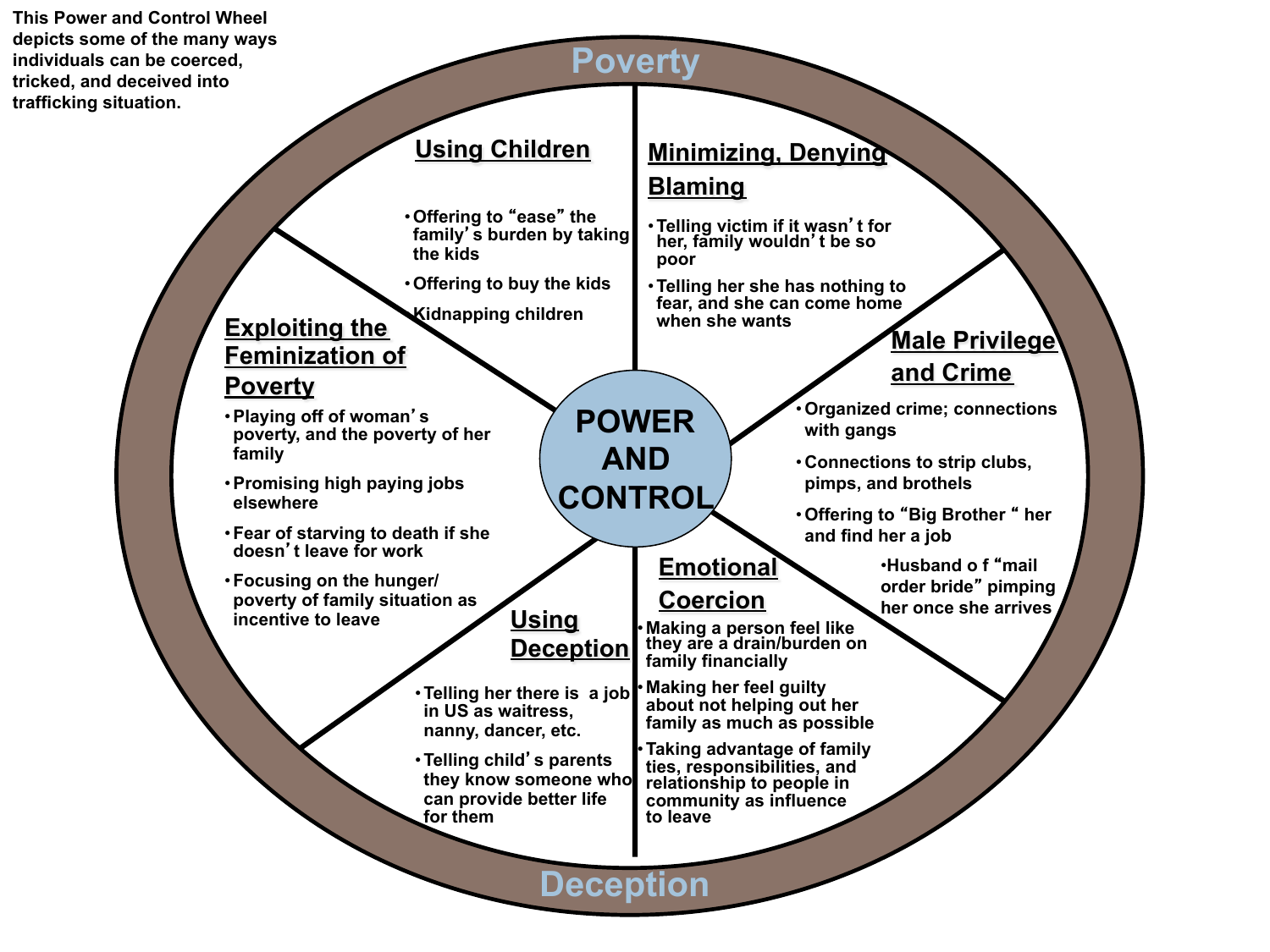### Key Differences:

- While in Domestic Violence, Dating Violence, Sexual Assault, Child Sexual Abuse, Stalking, Military Sexual Trauma, etc. the majority of perpetrators are men, in trafficking cases a significant number of traffickers or trafficking brokers are women.
- $\Box$  Some of the female perpetrators of trafficking have never experienced violence, and but see the violence as necessary part of the business.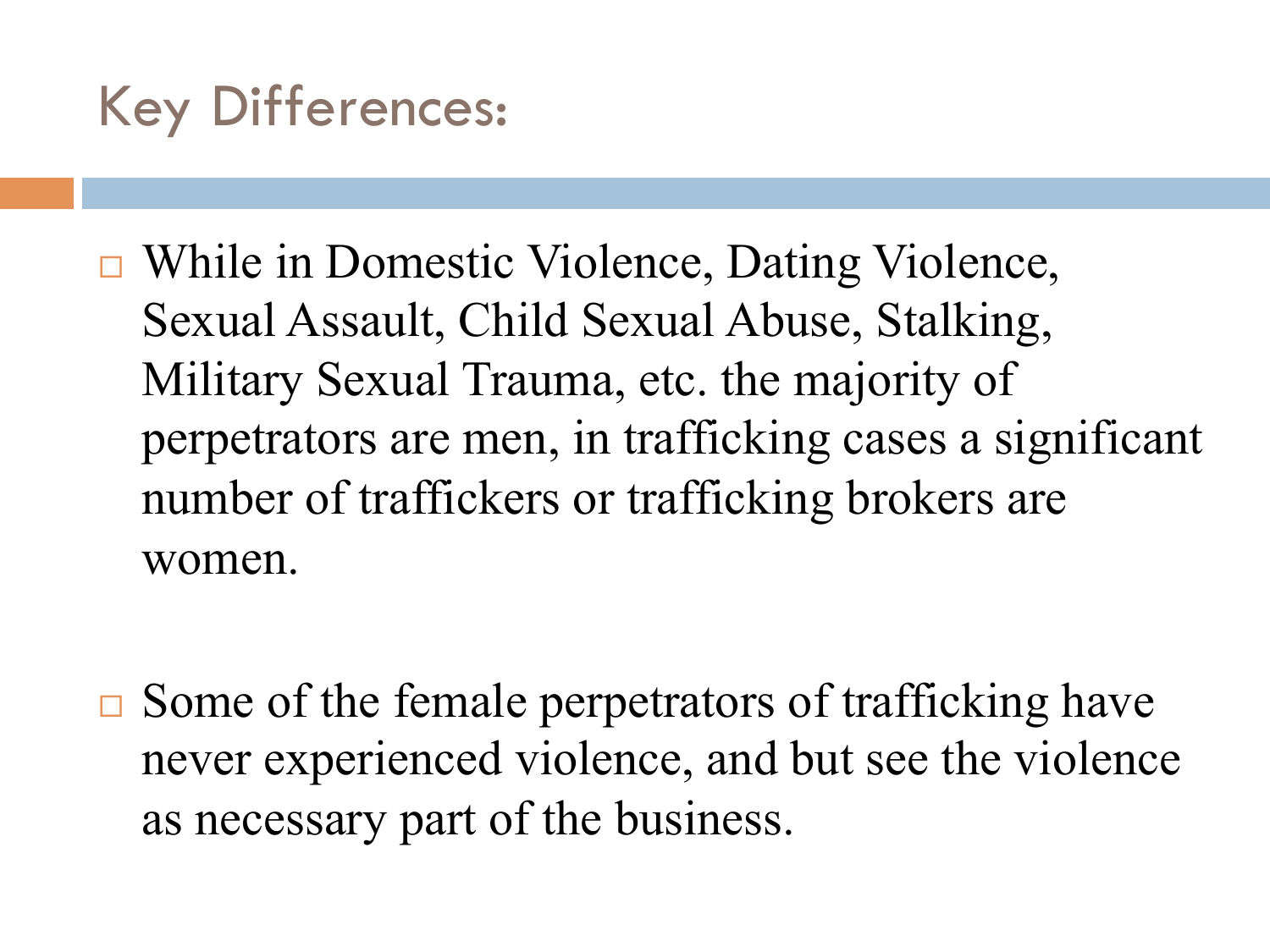### Differences 2

 Other female traffickers are former victims of trafficking themselves and rising in the ranks is their way of attempting to escape violence (e.g. known as "bottoms" in prostitution)

 $\Box$  Another significant difference is the fact that traffickers are profit driven, while for other perpetrators of violence against women it is rarely the main motive.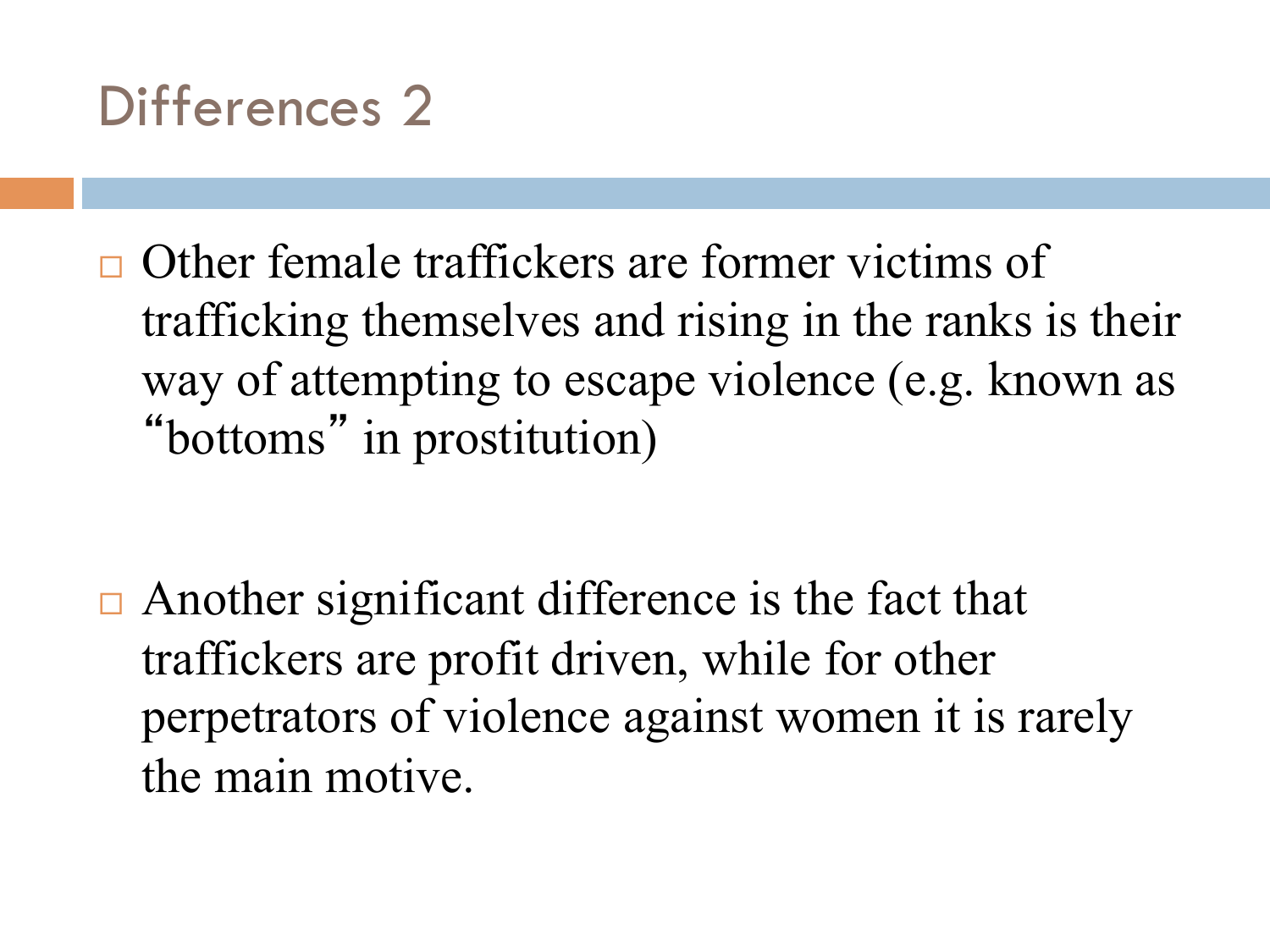These "differences" are also closely connected to the notion of patriarchy where ALL people, men and women are socialized in the same manner:

"Significant number of traffickers or trafficking brokers are women…

"… some see violence as necessary part of the business." Socialization of power and control.

(Both men and women sell girls, women and boys openly knowing they will be raped and quite possibly killed).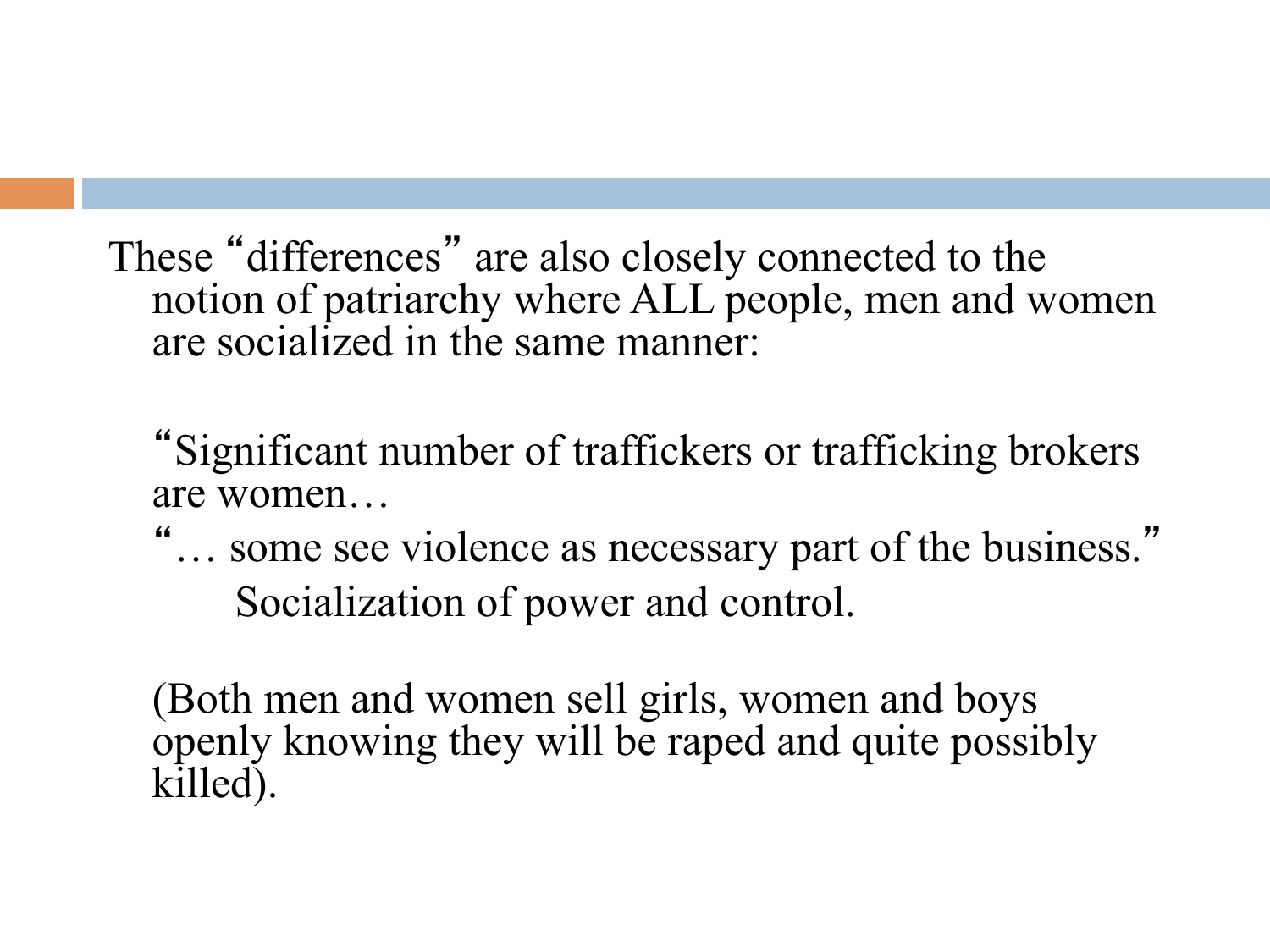"Traffickers are profit driven, while for other perpetrators of violence against women it is rarely the main motive."

 $\rightarrow$  Capital patriarchy

= Women as commodities!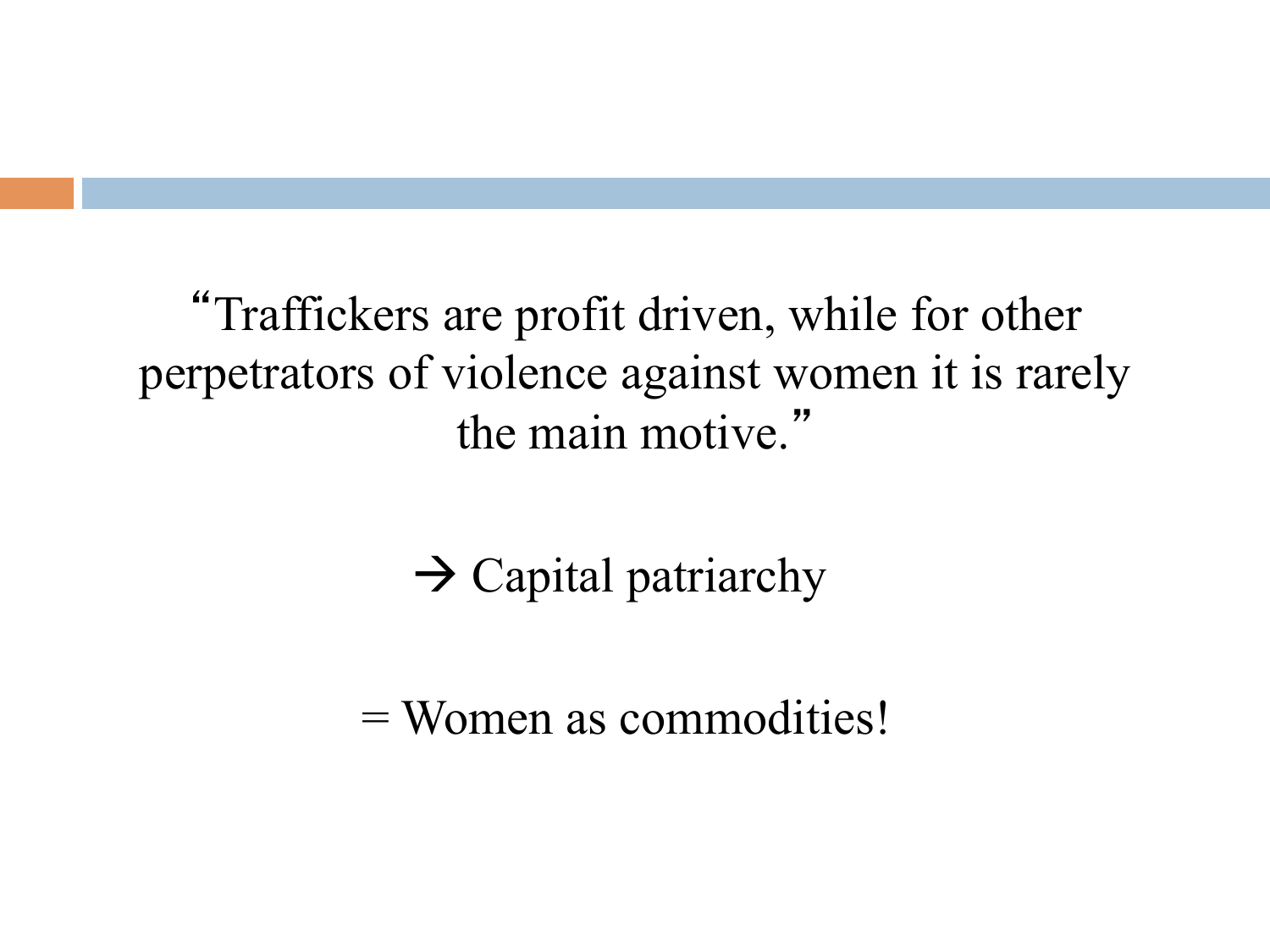In Closing…

The relationship between an individual and a social system can be described by two movements:

- 1) Each of us is shaped by social systems
- 2) We make social systems happen

As we participate in social systems, we are shaped by *socialization* and by *paths of least resistance*.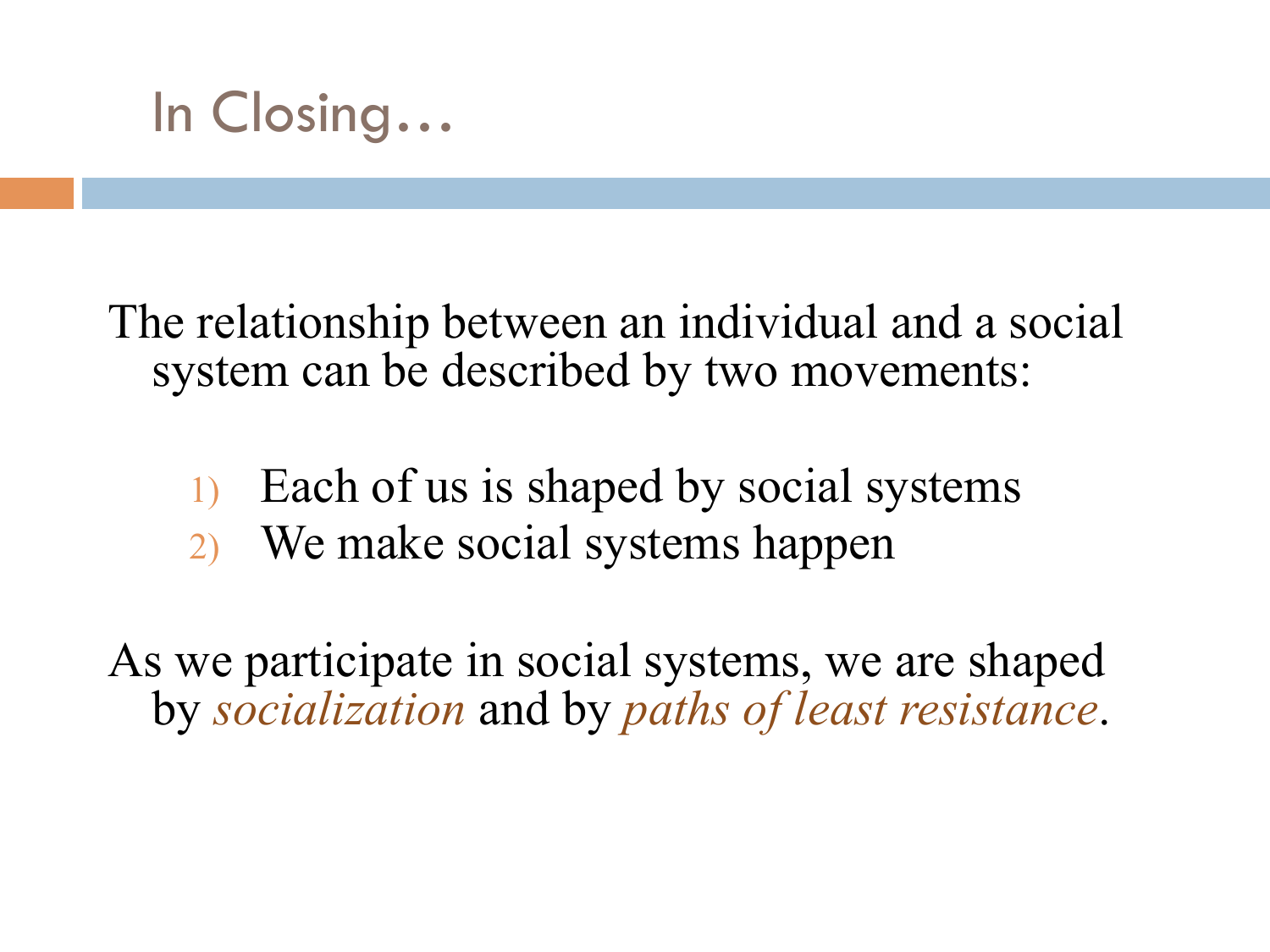### Alternatives to the Status Quo

People make systems happen, but people can also dismantle the existing systems and make systems happen differently.

When systems happen differently, the consequences are different as well.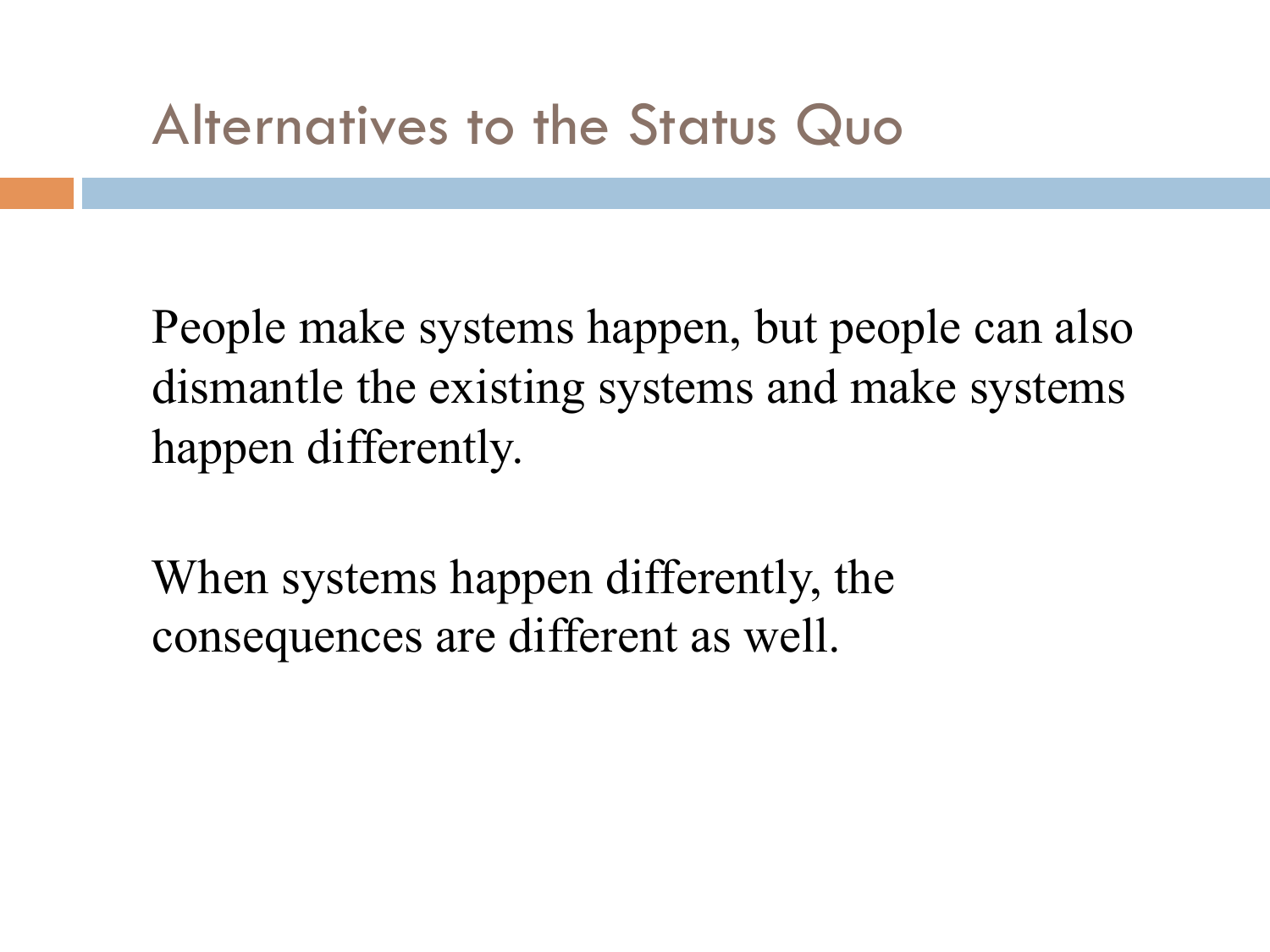### Changing Patriarchy & Dismantling Oppression

"Changing patriarchy is not simply a matter of changing individual habits or thoughts because patriarchy is a system that includes cultural ideas about men and women, the web of relationships that structure social life, and the unequal distribution of power, rewards and resources that underlies privilege and oppression."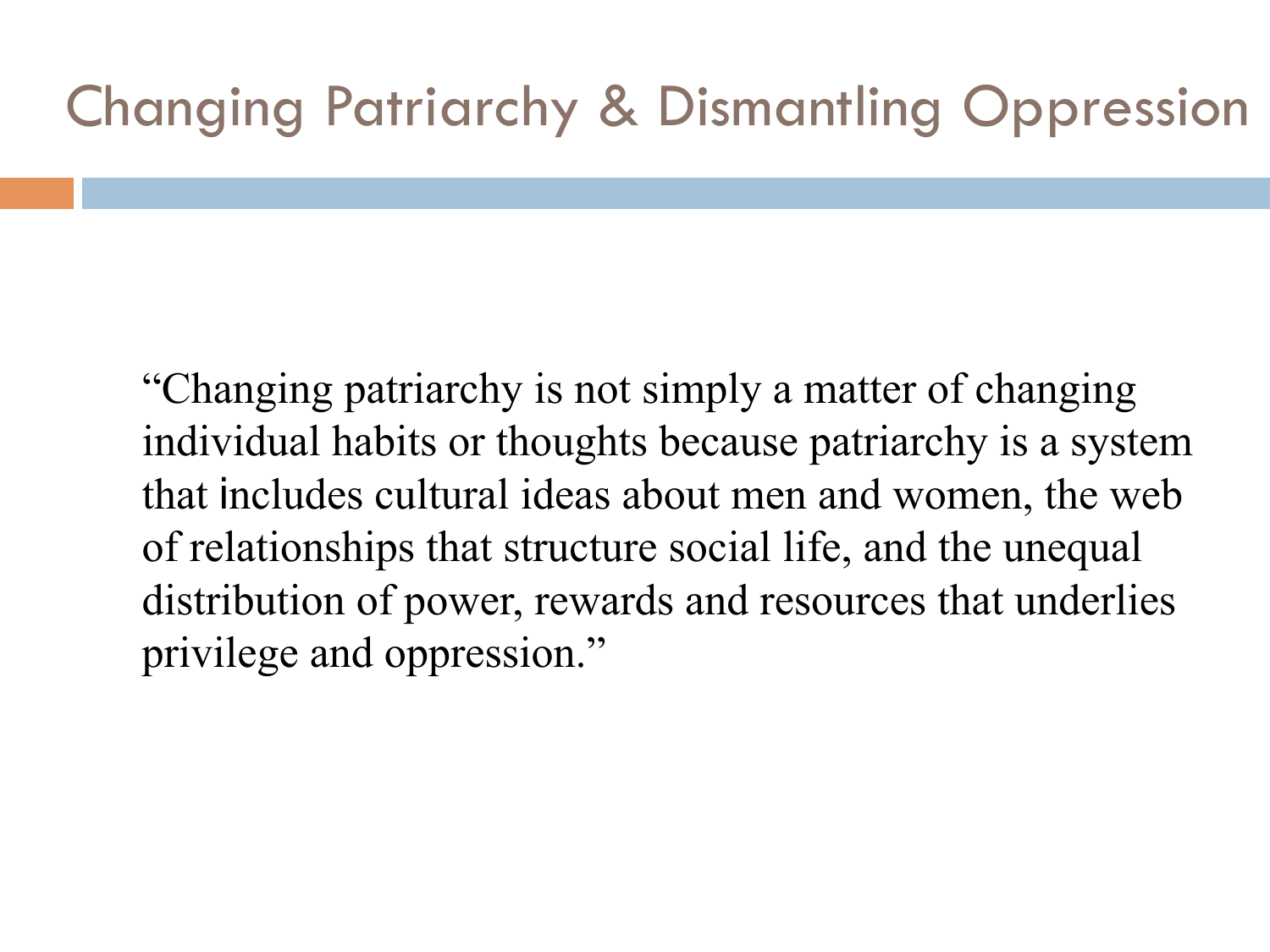#### **Going Against the** "**Paths of Least Resistance**"

The "paths of least resistance" are the easiest possible or most acceptable avenues of response or action or thought shaped by social systems. We follow them because they seem either obvious or correct.

Sometimes the fact that other paths exist is not obvious until someone chooses to subvert the norm and takes an alternate route.

The person/s who go outside of the paths of least resistance in order to change the status quo is often the focus of resistance, whether in the form of outright violence or simple social disapproval.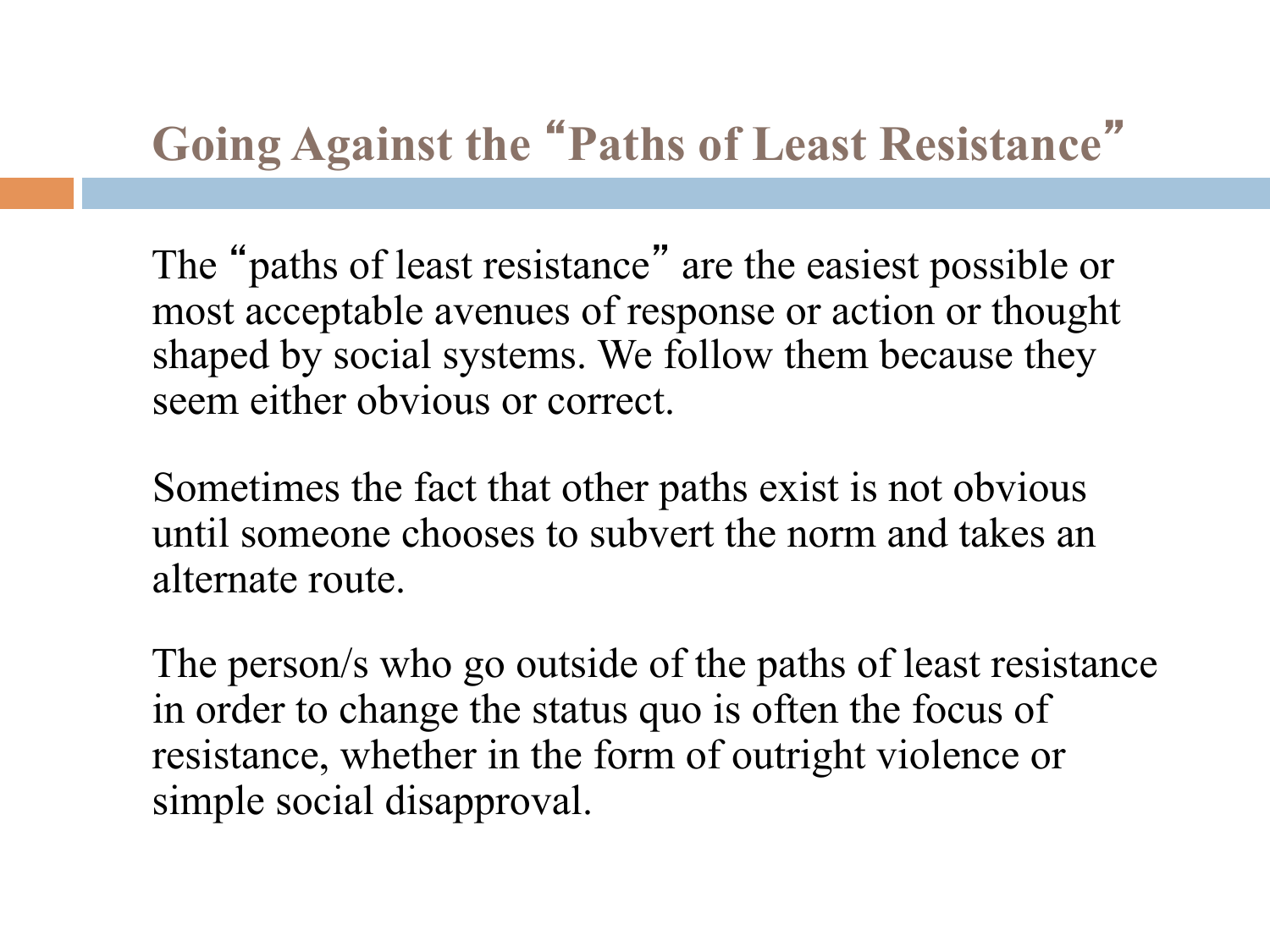#### **Communities Working Together to Create Social Change**

- **□ Utilizing Anti-oppression Lens**
- **□ Addressing Common Challenges**
- **□ Pulling Resources**
- □ Capitalizing on successes of DV, SA and other antiviolence movements to address Human Trafficking
	- Safe Horizon, NY
	- **Sojourner Peace Center, WI**
	- WCASA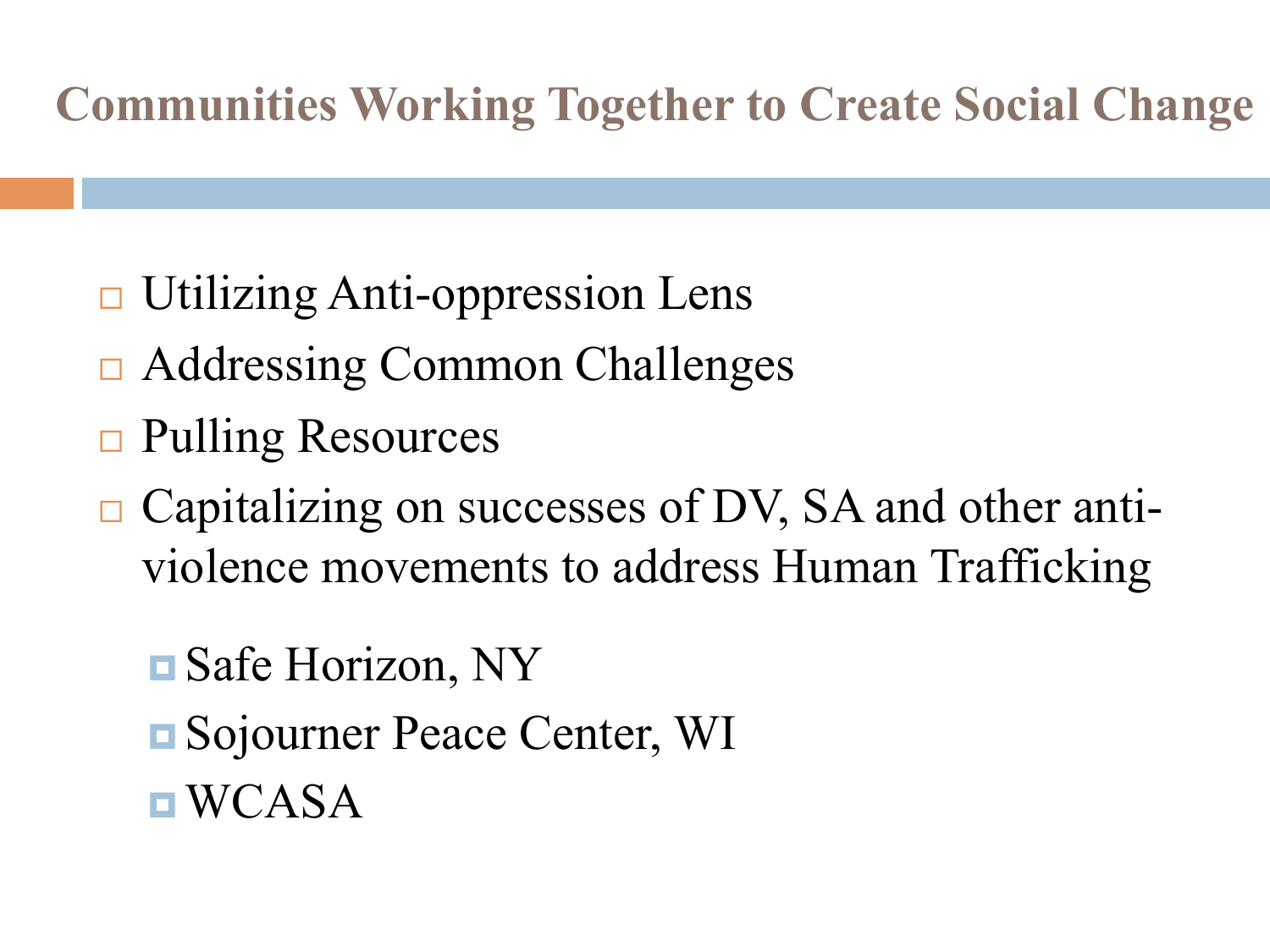# **Human Trafficking Program at WCASA**

- $\Box$  Philosophy
	- **□** Victim-centered
	- **Anti-oppression lens**
- $\square$  Scope of the Program
	- Addressing full spectrum of HT in SA
		- Why not sex trafficking only?
- **□** Level of Involvement
	- Grassroots / Statewide / National
- **□ Coordinated Response Framework SART & CCR Models**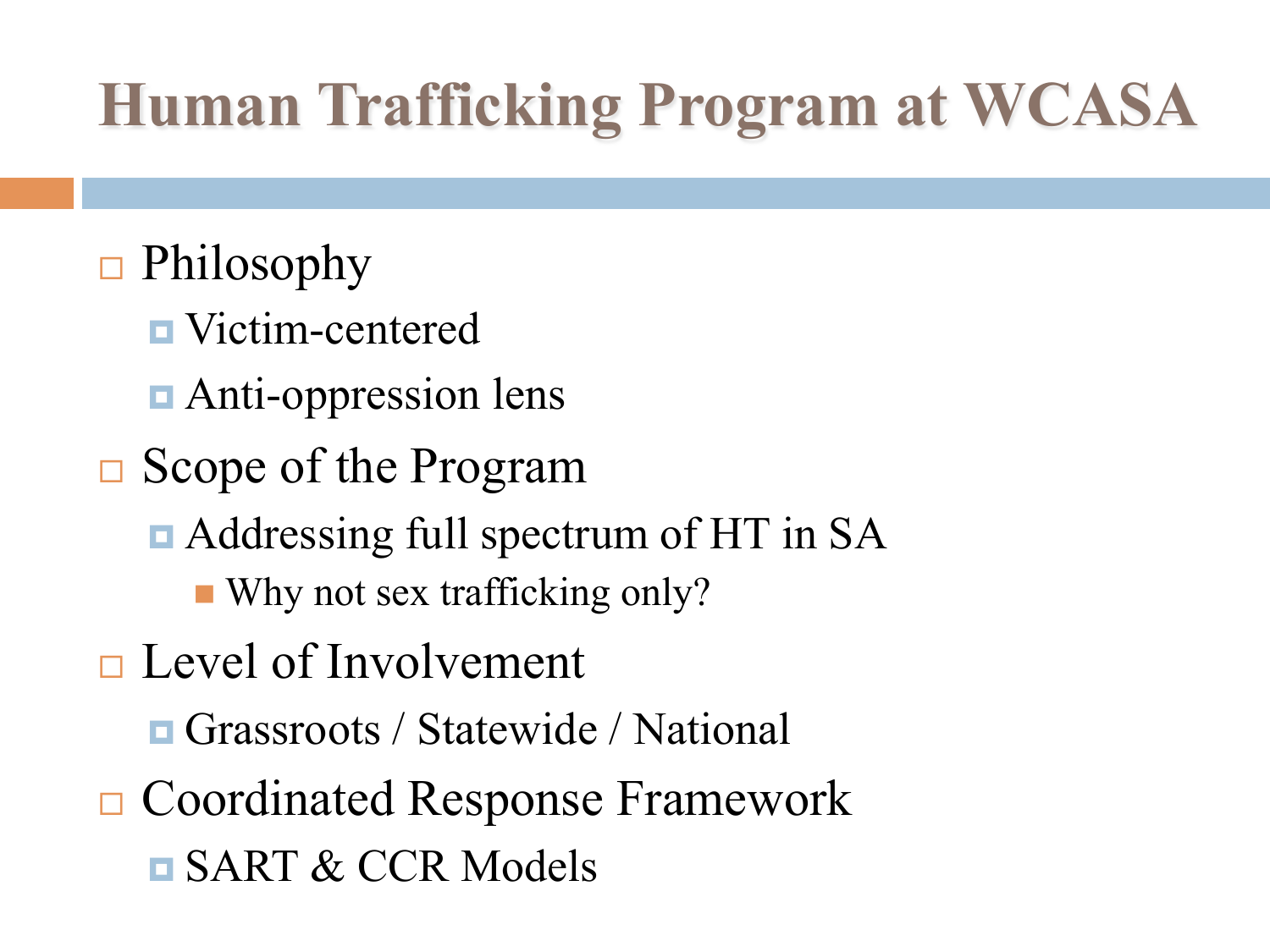# Program Overview

- $\Box$  Training
- Technical Assistance
- Resources
- Referrals
- **Policy**
- Research / Data Collection
- **□ Program Development**
- $\Box$  Coalition Building

\***Implementation Challenge: Ensuring Sustainability\*** 

Q: Other examples of intersections b/w HT and SA/DV?